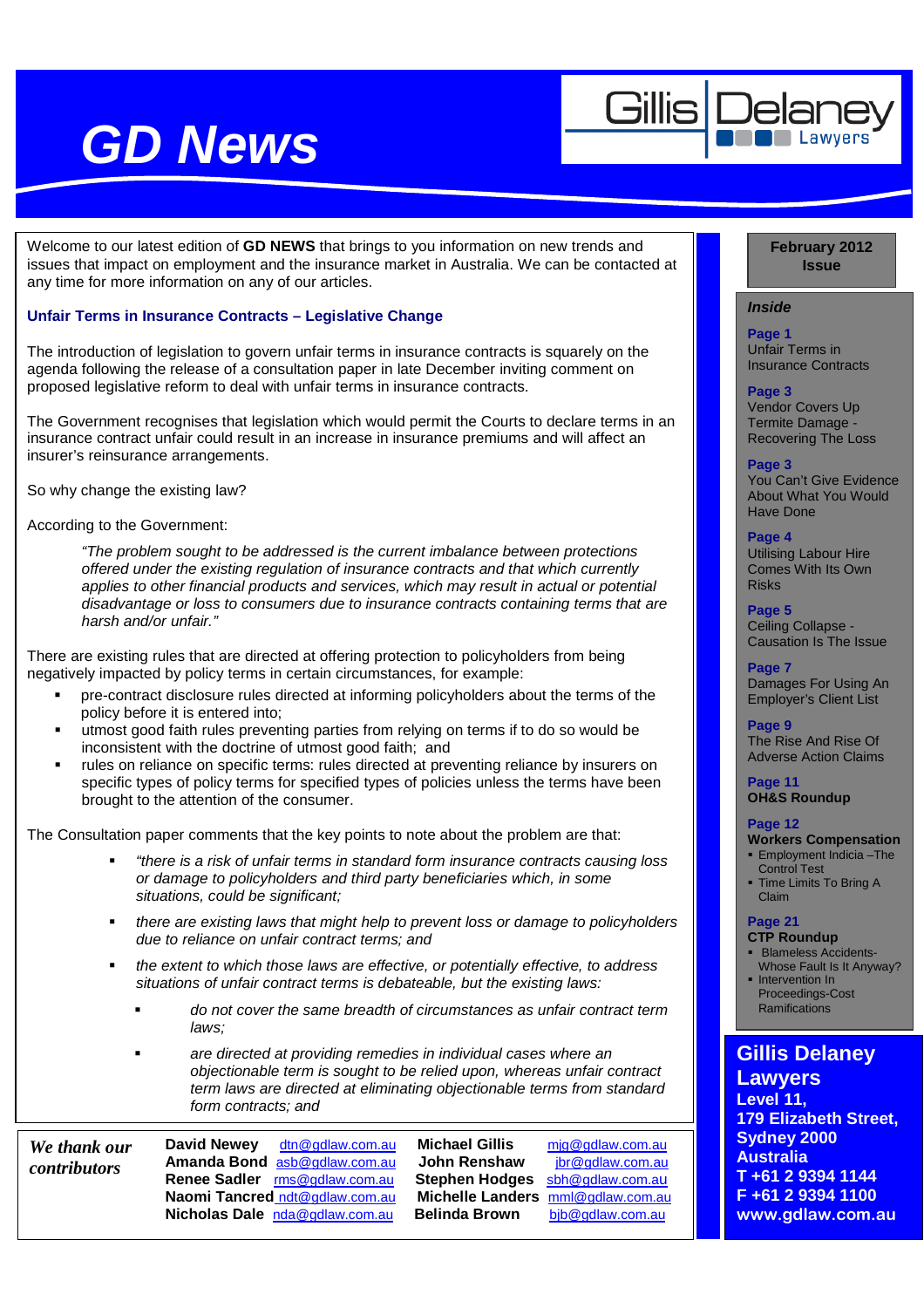

 have been identified by the Senate Economics Legislation Committee and the Natural Disaster Insurance Review as not providing adequate protection to consumers. "

However the Government recognises that the most significant consideration, in terms of possibly justifying an exemption from unfair contract term laws for insurance contracts, is the potential impact of having an exclusion declared void. As noted in the Consultation paper "Declaring void an exclusion that was important in the context of an event of widespread loss and damage (such as a natural disaster) means insurers would be required to pay for losses arising from a risk for which they have not collected any premiums. Depending on the number and size of the claims, this could have major ramifications for an insurer's balance sheet and capital requirements." It is also recognised that there would be a potential impact on the price and availability of reinsurance.

Thus the need for consultation.

Submissions have been invited from stakeholders and are due by 17 February 2012. The Government intends to determine whether unfair contract terms should apply in some form to insurance contracts and whether the regulator should only have standing to challenge the terms in the contract.

Comments from stakeholders are sought on 5 options:

- The Status Quo is maintained.
- Enhance existing Insurance Contract Act remedies: Existing remedies in the Insurance Contract Act, including section 14, would be modified to improve their effectiveness to prevent the use of unfair contract terms in standard insurance contracts with consumers. Section 15 would continue in operation so that the unfair contract term provisions of the ASIC Act would not apply.
- Permit the unfair contract terms provisions of the ASIC Act to apply to insurance contracts: Unfair Contract Term provisions in the ASIC Act would operate in addition to, and alongside, the Insurance Contract Act remedies.
- Extend the Insurance Contract Act remedies to include unfair contract terms provisions.
- Encourage industry self-regulation to better prevent use of unfair terms by insurers.

At this stage no concluded view has been reached but support for the introduction of unfair contract term laws to insurance contracts is building.

The Consumer Action Law Centre (CALC) strongly believes that unfair terms exist in Australian insurance contracts and that they are causing Australian consumers harm.

National Legal Aid has stated that there is overwhelming evidence which documents in clear and unambiguous terms the detriment that consumers have suffered due to harsh or unfair terms in insurance policies.

The Senate Economics Legislation Committee and the 2011 Natural Disaster Insurance Review have concluded that unfair contract terms should apply to insurance contracts.

If unfair contract term provisions do apply to insurance contracts insurers will need to focus on plain language drafting of exclusions. When determining whether a term of a consumer contract is unfair a court may take into account such matters as it thinks relevant, but must take into account the extent to which the term is transparent and the contract as a whole.

Transparency is determined by reference to the term and whether it is:

- expressed in reasonably plain language; and
- **-** legible; and
- **Presented clearly; and**
- readily available to any party affected by the term.

The insurance industry looks set for some radical changes in 2012. Whilst in 2010 the Government's consideration of the introduction of legislation that would impose unfair contract term regulation on insurance contracts faded away before the election. However the drive for change has been reinvigorated.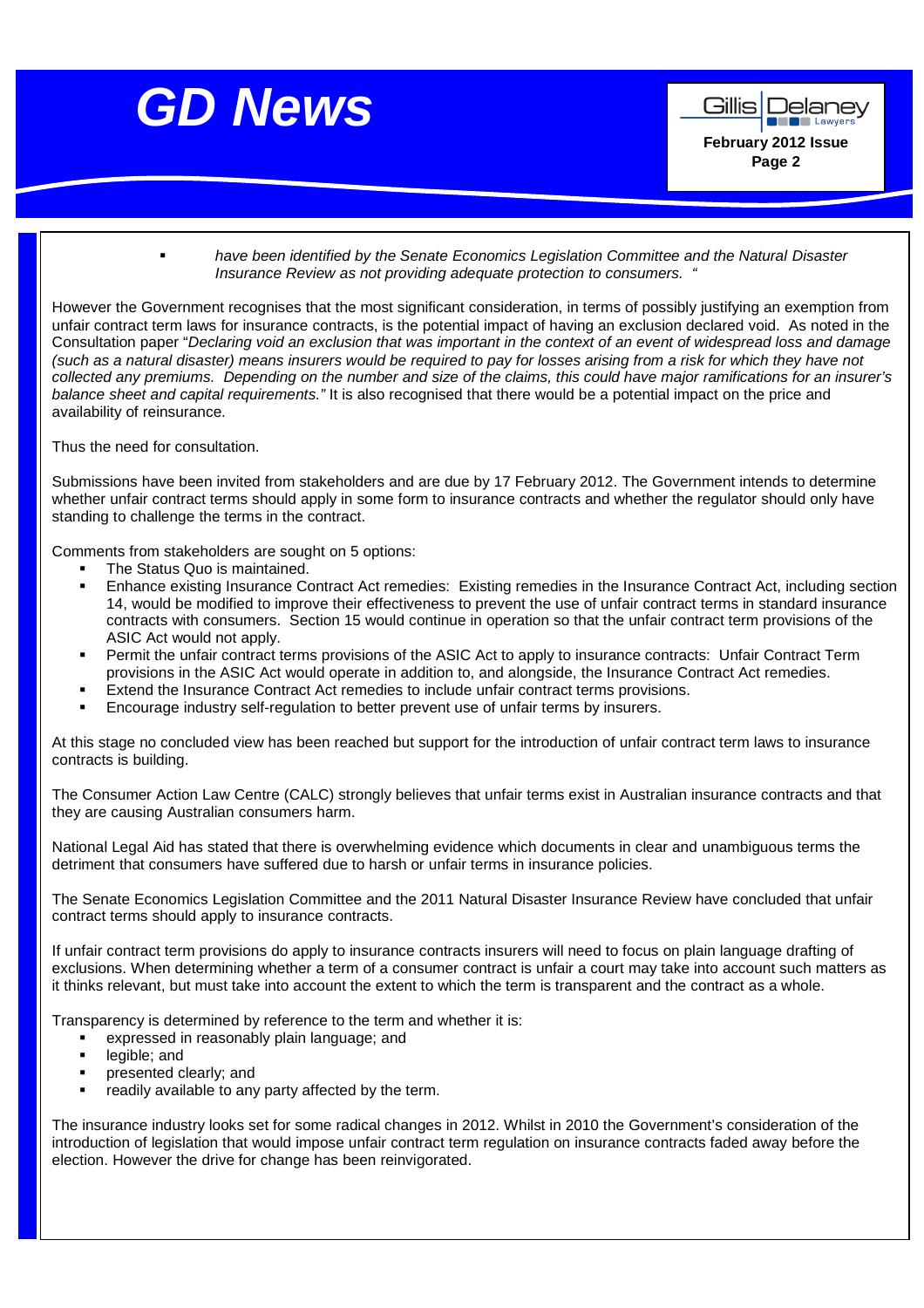



### **Recovering Losses When Vendors Cover Up Termite Damage**

Is covering up termite damage before you sell a property a problem? If you have termite damage in your home and you are selling your property can you attempt to hide that termite damage from prospective purchasers. If you do will you be liable for a damages claim by the purchaser based on deceit or fraudulent representations once the termite damage is detected?

The NSW Court of Appeal in Wood v Balfour has recently considered a claim by a purchaser of a property against a vendor after termite damage was detected after the purchasers moved in.

Mr and Mrs Balfour were the owners of a property and in 1999 identified termite activity and damage to timbers at the home and arranged for a pest control company to treat the damage.

In the period from 1999 to 2000 three further separate areas of termite damage were detected and the Balfours took steps to repair and cover the damage in relation to each. The Balfours were not contemplating selling the home at that time.

In early 2004 the Balfours placed their property on the market for sale. The Woods ultimately purchased the property in August 2004. Soon after settlement the Woods discovered termite damage and found there was extensive structural damage from termites. The Woods commenced proceedings against a pest inspection company that had provided a report to them prior to their purchase and settled the claim for a sum of \$106,250.

The Woods then commenced proceedings against the Balfours alleging that the work that Mr Balfour did in concealing termite damage and the Balfour's non-disclosure of that work amounted to a representation by the Balfours to the Woods that, in effect, there was no serious termite damage to the property.

The Woods alleged that the representation was fraudulent because the Balfours knew that it was false and intended to deceive the Woods. The Woods also alleged the Balfours had committed an act of deceit and were liable in damages.

The Trial Judge noted the parties agreed that the cost of demolition and rectification was \$225,000 and the Woods were seeking the difference between what they recovered from the pest inspector and the actual demolition and rectification costs.

The Trial Judge ultimately found that the termite damage amounted to genuine repairs to deal with the damage for aesthetic reasons not related to the sale of the property. The Trial Judge found that the Balfours did not act dishonestly. An appeal followed.

#### The Contract of Sale contained a provision that

"3. The property together with the appurtenances thereto is sold in its present state of repair and the purchaser acknowledges that he buys the property relying on his own inspection, knowledge and enquiries and that he does not rely on any warranties or representation made to him by or on behalf of the vendor. The purchaser shall not call upon the vendor to carry out any repairs whatsoever in relation to the property hereby sold."

### In the Court of Appeal MacFarlan J A noted:

 "the making available of a property for inspection, coupled with silence as to the existence of any latent defects, gives rise to a representation that the vendor has not knowingly concealed any significant defects in quality of the property that would otherwise be patent (patent defects being those defects that are "either ... visible to the eye, or arise by necessary implication from something visible to the eye": ... If it is proved that a vendor fraudulently concealed defects in quality, an action in deceit is available (subject of course to questions of causation and damage). The primary judge's reasons do not indicate that his Honour appreciated that the principles so stated contemplate that there may be deceit where the vendor has engaged in "conduct calculated to deceive a purchaser" and that such conduct may be constituted by works of concealment undertaken with the purpose of preventing a prospective purchaser observing on an inspection of the property defects in quality that, but for the concealment work, would have been patent."

### MacFarlan J A noted:

"In my view the conclusion to be drawn in the present case is therefore that, by presenting the property for inspection by prospective purchasers and their advisers, the Balfours represented that they had not knowingly concealed any major termite damage which was not patent and which compromised the structural integrity of the property. "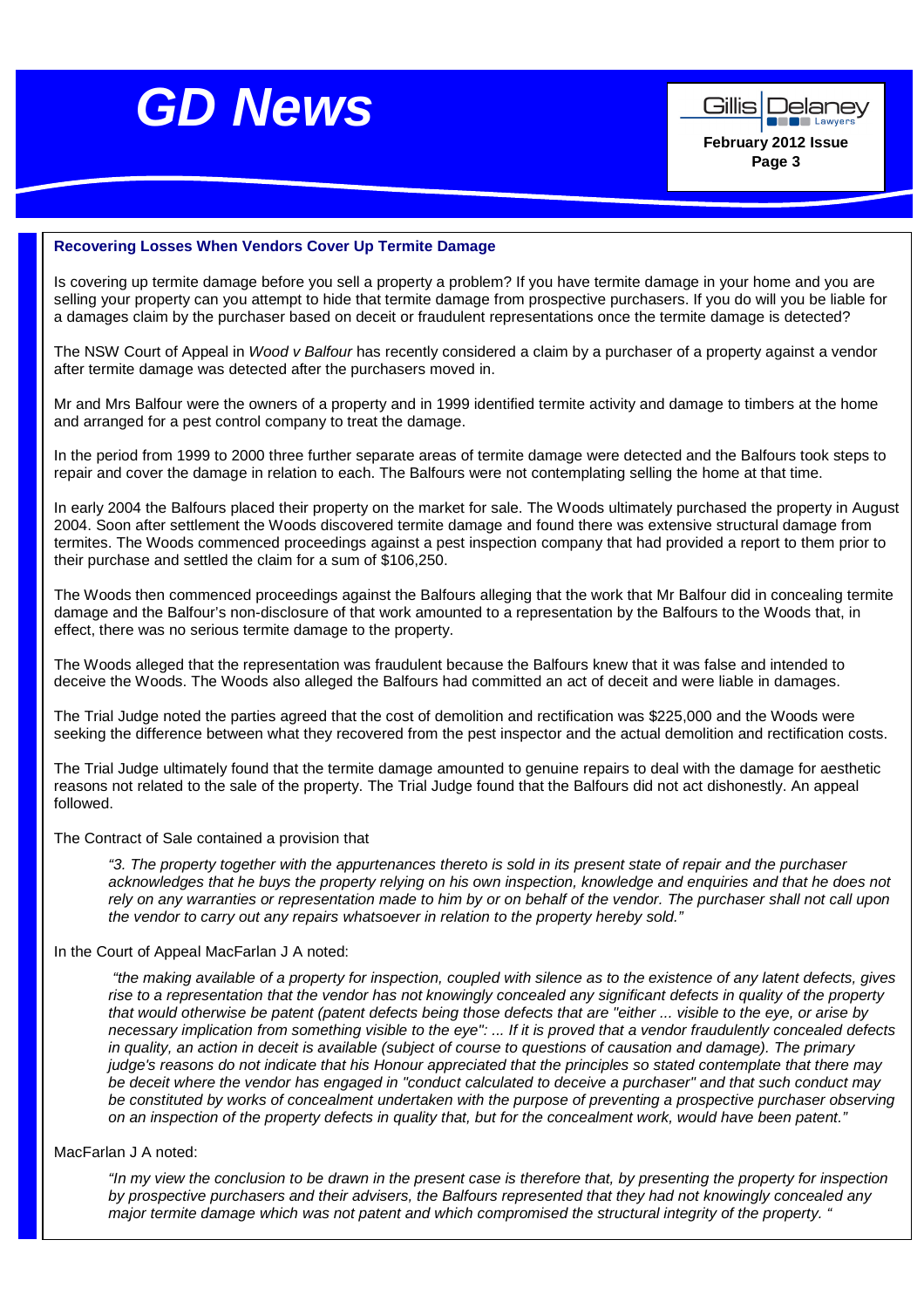

**DE Lawyer February 2012 Issue Page 4** 

Gillis Delanev

Such a finding should raise concerns for all vendors of properties. In this case MacFarlan J A held that a representation had been made to the Woods and the representation was false but whether or not Balfours knew it to be false and acted for the purpose of concealing the defective state of the property was a different question.

To establish a tort of deceit it is necessary to establish that:

- there was a false representation;
- the representation was made with the knowledge that it was false or that it was made recklessly or carelessly as to whether the representation was false or not;
- that the representation was made with the intention that it be relied on;
- that the plaintiff relied on the false representation;
- the plaintiff suffered damage which was caused by reliance on the false representation.

MacFarlan J A noted it was not enough for the Woods to prove the Balfours were aware of the termite damage, it was necessary for the Woods to further prove the Balfours were aware that the property had substantial termite damage that compromised the properties structural integrity.

The claims made by the Woods in the Court papers alleged that the Balfours were dishonest rather than recklessness. The Court of Appeal found that the Balfours were not put on notice of an alleged case of recklessness and the Woods were therefore not entitled to argue recklessness. Consequently the Court of Appeal could only consider the question of dishonesty and determined that there had not been dishonesty by making a knowingly false representation. An argument based on recklessness may have been more problematic for the Balfours.

The case on fraudulent representation was rejected by the Court of Appeal based on the facts of the case.

Giles JA in his judgment noted that the purchasers would have an action available to them in deceit and did not need to rely on the alleged false representation. Giles J A noted:

"The direct route to a remedy is that there is fraudulent conduct by the vendor in not disclosing the defect and the purchaser would not have bought, or would have bought for less, had the defect been disclosed. The fraudulent conduct may be an original concealment with intent to prevent discovery and subsequent non-disclosure, or it may be non-disclosure with intent to prevent discovery where the original concealment was for aesthetic or other reasons unconnected with deception. Concealment is an element in the deceit, since the vendor's intervention has deprived the purchaser of the ability to discover the defect. It may be that there is fraudulent conduct where the vendor knows of a non-visible defect, although one which the vendor did not conceal, but more than mere knowledge and nondisclosure will be necessary.

Giles JA did not consider the conduct of the Balfours amounted to deceit.

The Court of Appeal concluded that the Balfours did not act dishonestly and they did no more than repair cosmetic damage and it was not established that Mr Balfour was conscious of the substantial termite damage. The Balfours did not withhold information about the termite damage in order to deceive the Woods. The Balfours conduct was not fraudulent.

Whilst this case failed it is clear that vendors who are aware of substantial structural damage caused by termites who seek to cover up that damage and conceal the damage from prospective purchasers can be held liable for losses suffered by purchasers. The claims which can be made by purchasers are an action in deceit and/or an action for false representations. The terms of a Contract of Sale will not save a vendor from claims based on fraudulent of dishonest conduct.

So the next time you plaster up termite damage what is your intention. Are you trying to conceal the damage with the intent to secure a better price when you sell the property? Should you tell the purchaser about what you know as if you do not that may amount to a false representation? If you do try to conceal termite damage you may face an action for damages once the termite damage is detected by the purchaser notwithstanding the terms in your Contract of Sale.

### **You Can't Give Evidence About What You Would Have Done**

Before the Civil Liability Act 2002 commenced in New South Wales persons that suffered a loss as a consequence of an alleged failure to warn would seek to call evidence on what they would have done had a warning been provided. This evidence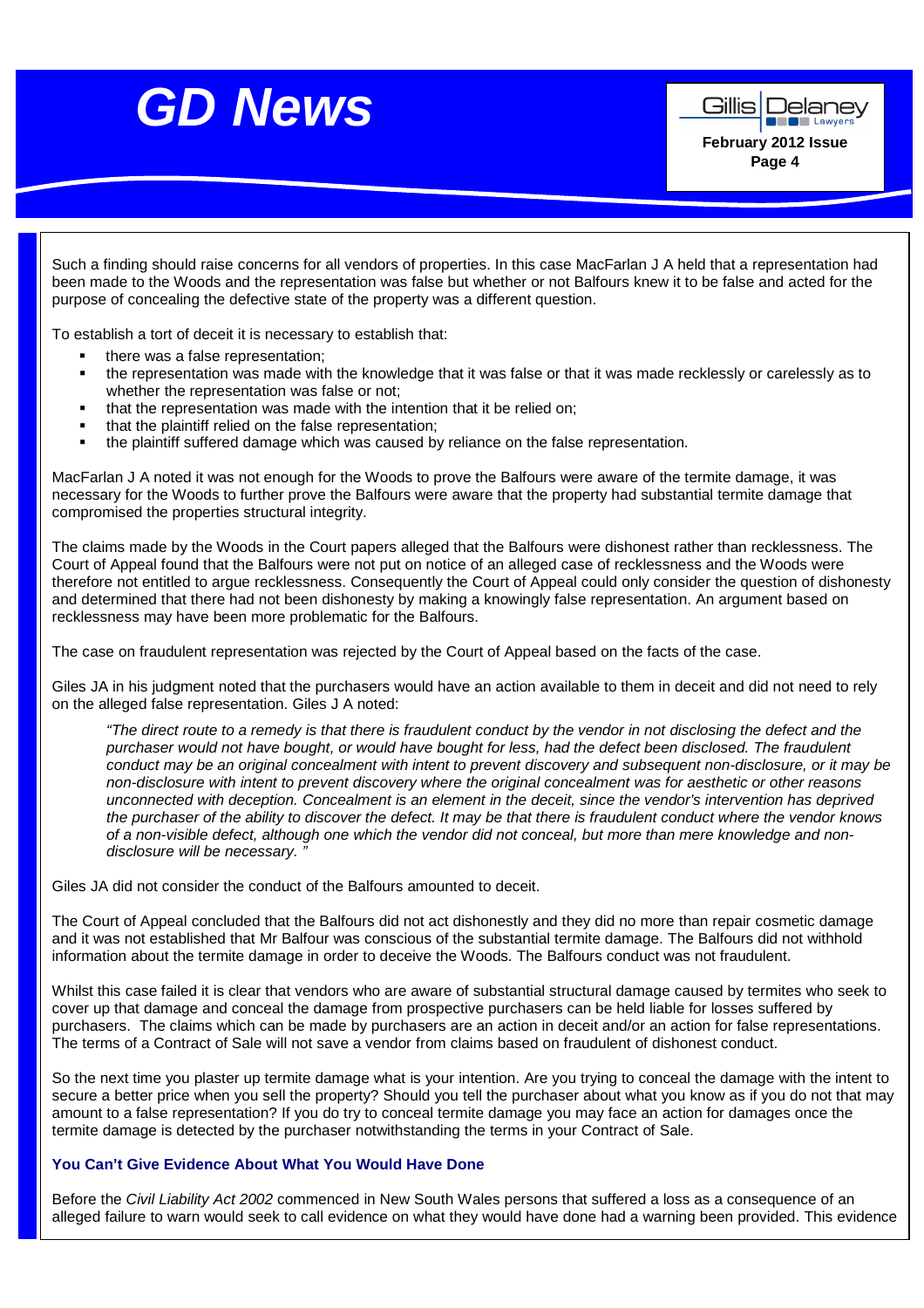

was seen as potentially self serving and its probative value was questionable and infected by hindsight bias. If the evidence was admitted it was very difficult to challenge on appeal.

However the Civil Liability Act 2002 has changed things as noted by Walmsley AJ in the decision of Warragamba Winery Pty Limited v State of New South Wales.

Section 5D (3) of the Civil Liability Act provides:

"If it is relevant to the determination of factual causation to determine what the person who suffered harm would have done if the negligent person had not been negligent:

- (a) the matter is to be determined subjectively in light of all relevant circumstances subject to paragraph (b); and
- (b) any statement made by the person after suffering the harm about what he or she would have done is inadmissible except to the extent (if any) that the statement is against his or her interest.."

Warragamba Winery was one of fifteen owners of homes or businesses damaged or destroyed by bushfire at one or other of Warragamba, Silverdale and Mulgoa. The owners sued the State Government for alleged wrongful acts by the National Parks and Wildlife Service and the New South Wales Rural Fire Service. The Sydney Catchment Authority was also sued.

The claims were based on negligence, breach of statutory duty and nuisance on the part of two defendants. The National Parks and Wildlife Service and Sydney Catchment Authority were said to owe duties of care as occupiers and the Rural Fire Service owed a general duty of care because of the functions it was performing.

Negligence was alleged on the basis of the three entities failing to assess the risk posed by a fire which started in the Blue Mountains and the failure of the National Parks and Wildlife Service and Rural Fire Service to take proper steps to control it so it would not spread.

It was alleged that greater resources should have been deployed in fighting the fire and also that there ought to have been a warning to the plaintiffs so that they could take timely action to preserve their properties.

During the course of the trial, Counsel for the owners sought to adduce evidence about what the owners would have done if they had been warned. The hypothetical scenario of what would you have done if you had a warning about the fire was posed. Counsel for the State of New South Wales objected to the admission of any evidence in response to that question on the grounds that Section 5D(3) of the Civil Liability Act prohibited the giving of that evidence unless it was against the interest of the owner. Counsel for the owner argued the evidence was admissible under the Evidence Act

Walmsley AJ noted that in medical negligence cases evidence about what a person would have done if warned may carry little weight.

Walmsley AJ concluded that, "the fact that the legislation specifically excluded the operation of Section 5D (3), only to statements against interest, emphasises the breadth of the reach of Section 5D (3)."

Walmsley AJ ruled that evidence of what a person would have done if a warning had been provided was not admissible and should not be allowed.

Self serving statements of claimants addressing what they would have done if they had been warned are not admissible in Court proceedings in NSW.

### **Utilising Labour Hire Comes With Its Own Risks**

Businesses that use labour hire are exposed to substantial claims when the equipment used in the business is not up to scratch and causes an injury to the hired worker as seen in the recent decision of the NSW Court of Appeal in Clarence Valley Council v McPherson.

McPherson was an employee of a labour hire company who was lent on hire to Clarence Valley Council and was injured whilst using equipment supplied by the Council. McPherson sustained a severe twisting injury to his right wrist when he was using an auger drill bit powered by a chainsaw to drill holes in camphaloral trees to enable them to be poisoned. The Clarence Valley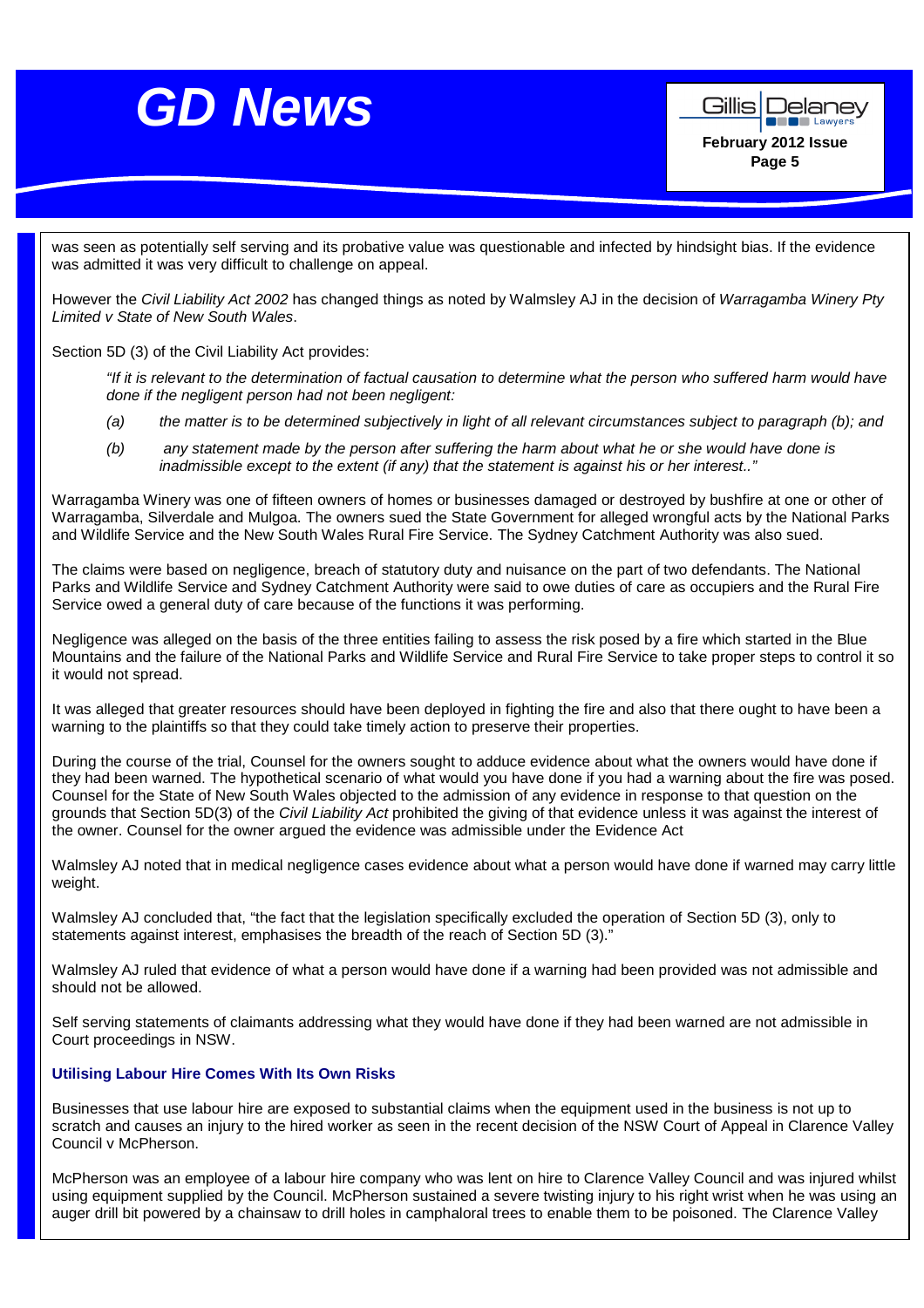

Council had engaged APS Pacific Pty Limited ("APS") to supply McPherson's services. McPherson had worked for APS for seven to eight years. He was placed with the Council by APS and had worked with the Council for seven days when he was injured.

A conventional chainsaw can be converted into a drilling machine by the attachment of an auger and a chainsaw and auger was provided by the Council. McPherson was injured whilst using this chainsaw. This particular chainsaw did not have a torque limiting clutch arrangement and the entire torque and inertia reaction was borne by McPherson when the auger bit hit a hard section of the tree. The expert evidence was that the auger should have a clutch arrangement to limit the torque.

The Trial Judge found that both the employer and the Council had been negligent and apportioned 85% of the liability to the Council. The Council appealed.

The Council argued that prior to the incident more than 1,000 holes in camphaloral trees had been drilled without incident and the magnitude of the risk was very low and there was no law against the use of a chainsaw with an auger that did not have a torque limiting clutch fitted. It was also argued that it would be unreasonable to require the Council in circumstances to fit an attachment which was not required either by any law, regulation or Australian Standard. However, the Council did have chainsaws to which were fitted augers with torque limiting clutches.

The Court of Appeal noted that McPherson had been supplied to the Council to undertake spraying operations and the Trial Judge noted that the Council had chosen, in a spur of the moment fashion, to provide the chainsaw with auger to carry out drilling rather than the process used previously by McPherson where he used an axe to create the hole for the poison.

The Trial Judge noted that APS neither knew of nor could have prevented the provision by the Council of an inappropriate chainsaw and auger. The labour hirer effectively had nothing to do with the job once McPherson commenced employment and did not attend the site where McPherson was working nor did it require McPherson to report to him about what he did each day. APS did not provide any training or instruction to McPherson in the use of the chainsaw and auger.

### The Court of Appeal commented:

"There was a high degree of departure from the standard of care of the reasonable employer by the appellant (Clarence Valley Council) and a low degree of departure from that standing by APS. This was because as Her Honour found, it was the appellant (Council), without any notice to APS, that at the last minute had changed the method of work from the use of an axe to the use of a chainsaw and auger. Of greater significance, in my view, is the fact that the evidence established that as far as APS was concerned they were hiring the services of the respondent (McPherson) to the appellant (Council) for the purpose of carrying out spray operations. At no time did the appellant (Council) inform APS that the respondent (McPherson) would be required to operate any plant or machinery other than that required to carry out the task of a spray operator.

The alleged lack of interest of APS in the wellbeing of the respondent therefore assumes the relatively unimportant failure compared to the failure of the appellant (Council) to provide the respondent with a chainsaw and auger fitted with a torque limiting clutch arrangement. The immediate and major cause of the respondent's (McPherson's) injuries lay with the appellant (Council) rather than APS."

In the circumstances the Court of Appeal determined that a reasonable apportionment of liability was 85% to the Council.

Apportionment of liability between a labour hirer and the host will always turn on the facts of each case. Whilst in this case the Council referred to a number of decisions attributing liability in the range of 75% - 80% to businesses that use labour hire, the Court of Appeal made findings on apportionment which resulted in a larger share of responsibility for the host employer. The Court confirmed that such legal authorities are not of any real assistance in determining apportionment as they depend on the facts and circumstances of the case.

Once again the Court of Appeal has confirmed that a business engaged in with a commercial enterprise that uses labour hire is exposed to substantial claims when labour hire employees are injured whilst equipment supplied by the host. In McPherson's case the host was 85% responsible for the injuries and liable to compensate McPherson and pay more than \$400,000 in damages.

**Ceiling Collapse and Personal Injury Claims -Causation Is The Issue**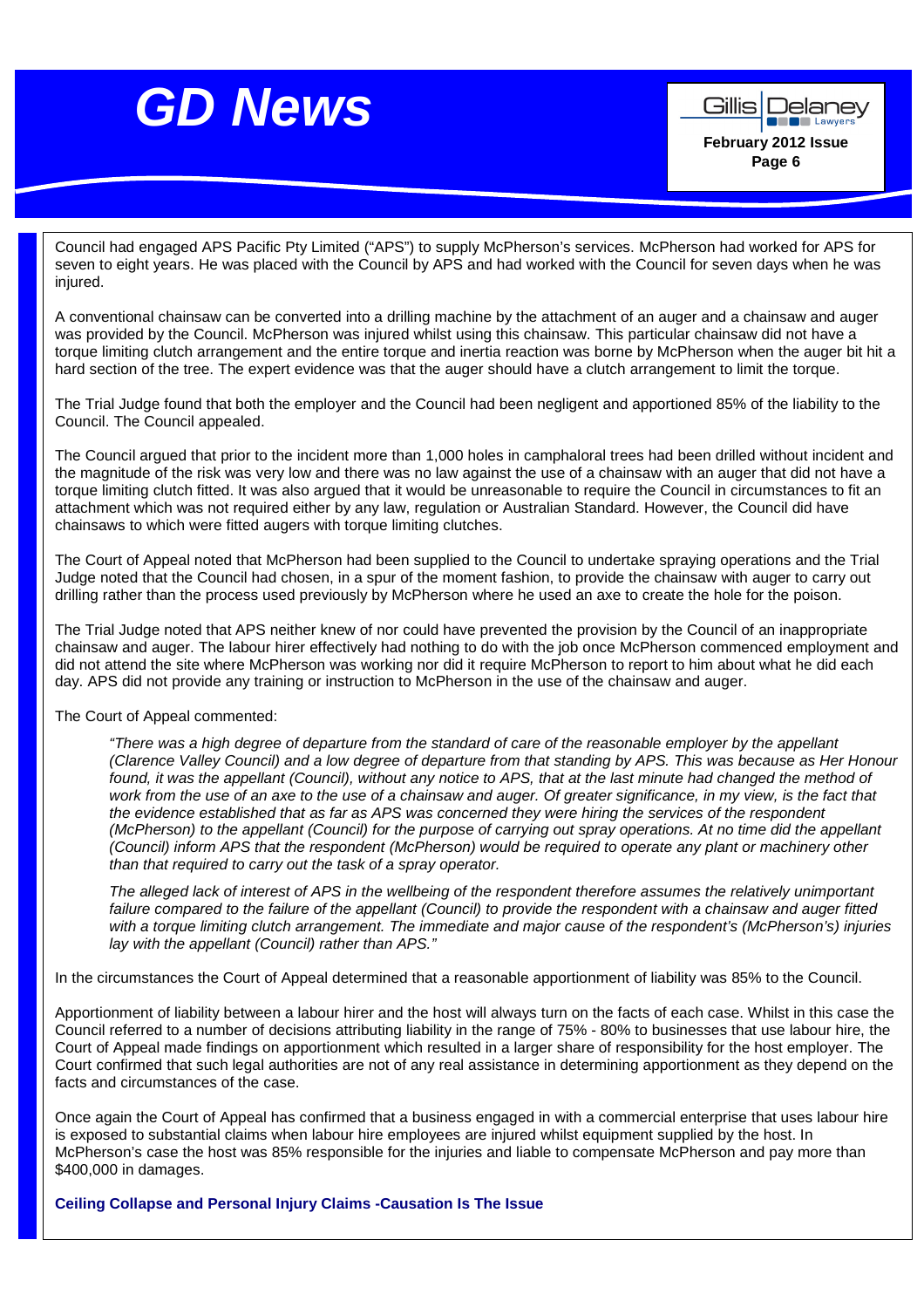

**Alle Lawyer February 2012 Issue Page 7** 

Delanev

Gillis

Surprising results can occur when personal injury claims are heard by the Courts. To recover damages for a personal injury an injured person must establish that the injuries were the result of a negligent act. Courts are called on to consider whether a person is owed a duty of care and whether there is a breach of the duty that duty. In addition it is not enough that there is negligence, the negligence must have caused the injury. In NSW the Civil Liability Act 2002 provides that a determination that negligence caused particular harm comprises the following elements:

- that the negligence was a necessary condition of the occurrence of the harm (factual causation), and
- that it is appropriate for the scope of the negligent person's liability to extend to the harm so caused (scope of liability).
- In determining liability for negligence, the injured person always bears the onus of proving, on the balance of probabilities, any fact relevant to the issue of causation.

If an injured person fails to adduce sufficient evidence to establish that the negligence of a party was a necessary condition of the occurrence of harm then the claim will fail.

Lawyers need to carefully consider the extent of expert evidence required to establish causation. This is particularly the case where acts or omissions of professionals play a role in an accident which leads to an injury. It is even more important where there are multiple parties including a professional that plays a role in certification of the structural soundness of a building in which a ceiling ultimately collapsed, as was seen in the recent decision of the NSW Court of Appeal in Turjman v Stonewall Hotel.

The NSW Court of Appeal was recently called on to determine a number of personal injury claims arising as a consequence of the collapse of the first floor ceiling at the Stonewall Hotel in Oxford Street Darlinghurst.

The Stonewall Hotel was originally a bank building which was substantially renovated in 1993. In mid 1997 approval was given to use the building as a hotel and place for public entertainment ("POPE licenced premises") with a maximum capacity of 200 persons for the ground floor and 150 persons for the first and second floors. An application for renewal of the licence was lodged in 2002 and an engineer's report concerning the structural integrity of the building was submitted with the application.

Early one morning the ceiling of the first level of the hotel collapsed. At the time there were 40 persons on that level, 150 persons on the ground level and 50 persons on the second level. A number of patrons on the first level were injured. Eight damages claims were brought by those injured in the collapse of the ceiling.

Proceedings were brought against the owner of the building, the lessee (which conducted the hotel) and the engineer whose report had been submitted in support of the renewal of the licence, as well as a town planning consultant that had applied for the licence. At trial, claims against all defendants failed, however an appeal was brought but only against Stonewall, the lessee of the premises.

The ceiling collapsed as it had not been properly installed. The ceiling comprised of two parts, one directly fixed to the floor above and one suspended approximately half a metre below that floor. The screws attaching that part fixed to the floor failed as the screws were of insufficient length and otherwise unsuitable. The suspended part failed either because of the transfer of additional load on to the directly fixed part or because of pull out failure as unsuitable screws were used to attach that part.

The case was based on arguments concerning the responsibilities which flowed from the change in the use of the premises in 1997 when it commenced operation as a hotel and the renewal of the POPE licence in September 2002.

Stonewall did not advise the structural engineer about the full activities carried out on the second level of the hotel, including dancing on the floor.

Stonewall accepted that it had breached its duty of care in failing to adequately brief the consultant in relation to the activities carried on in the hotel however argued that breach was not causative of the injuries sustained by the patrons when the ceiling collapsed.

Central to the plaintiffs' case at trial was the attention given or not given to the soundness of the ceiling when the POPE licence was renewed in September 2002.

The Council required a certificate submitted from a structural engineer who stated that the premises were structurally sound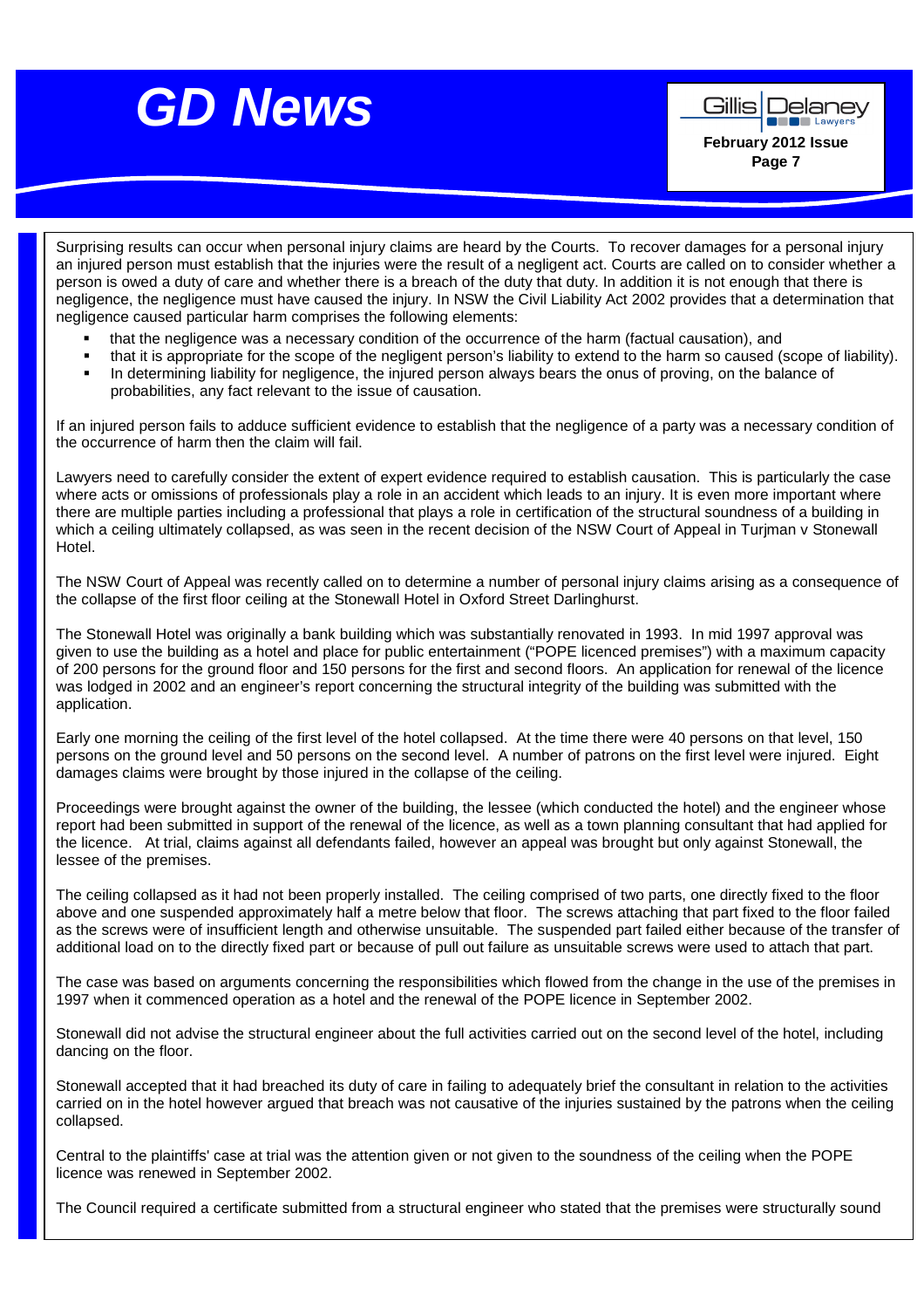

and capable of withstanding the loadings which arise from the use (particularly reference is directed to the floor loading/deterioration from dancing-jumping over the years).

Mr Byatt an engineer attended at the hotel for inspections on five occasions. Under his direction openings were made in the ceilings of the ground level and the first level and in the floors of the first and second levels, in order to view the structural beams and their support and to identify the timber of the floor joists in order to check its stress grading. Based on these and other investigations Mr Byatt provided a report, addressed to Stonewall. The report was to the effect that the floor structures of the first and second levels were adequate to support the maximum anticipated loading, and that the results of the investigation confirm the original structural appraisal which certified the use of the building as a hotel and that the floor framing generally is structurally adequate to support the anticipated loading. The report did not purport to comment on the ceilings of the ground and first levels.

The trial judge held that Byatt's retainer with Stonewall was limited to examining the structural integrity of the floors and did not require any investigation of the ceilings. The duty of care owed by Byatt did not go beyond a duty to exercise reasonable care in the investigation and assessment of the structural integrity of the floors. His Honour held also that no breach of that duty of care had been established, and further that the case against Byatt failed on the issue of causation.

The plaintiffs argued that Stonewall breached its duty of care because, having received e-mails from the Mayor of the Council expressing concerns about the bounce in the floor when people were dancing and the need for a structural certificate, Stonewall should have conducted a full safety audit of the hotel which would have revealed the defective installation of the ceiling of the first level; alternatively, having received the e-mail it should have advised Byatt of the contents of that e-mail and provided full information about the activities being carried out on the second level of the hotel, whereby Byatt would have recommended the retaining of a vibration expert, and if such an expert had been retained the defective installation of the ceiling would have been discovered.

Justice Giles noted:

"It was not suggested that Stonewall breached its duty of care in failing to engage a competent structural engineer. Accordingly, in the enquiry into factual causation it should be asked what Mr Byatt would have done had he been provided with the relevant information, not what the hypothetical structural engineer would have done."

The Court of Appeal noted the causal relationship between the negligent failure to provide Mr Byatt with all relevant documentation and the collapse of the ceiling must be analysed by reference to the Civil Liability Act 2002 (NSW), section 5D.

Bathurst CJ and Allsop P noted:

"The factual causation here must start with Mr Byatt. It is he who should have been given the documentation and information. The primary judge found that Mr Byatt would have retained a vibration expert ... If that were the determinative causal framework of analysis, the plaintiff failed to establish factual causation because it was not shown that any such vibration advice would have put a structural engineer on notice, either of the problem of the inadequate affixation of the ceiling, or of the risk of deterioration of any affixation of the ceiling."

"If, however, the approach that Mr Byatt would have taken would not conform to proper engineering practice, that causal analysis based on Mr Byatt's approach may not be determinative. A clear basis would exist for the operation of s 5D (2) to impose liability on Stonewall if a reasonable engineer in Mr Byatt's position would have necessarily engaged in investigation of the integrity of the ceiling. There is also much to be said for the proposition that the common law also would not permit the negligence of a third party to determine the outcome of the causal analysis in such circumstances."

"... the steps that Mr Byatt, or the hypothetical engineer acting in accordance with proper engineering practice was required to take, must be considered in light of the retainer given to the engineer, namely, to certify the structural soundness and capacity to withstand likely loadings. It was not suggested by the appellant(the injured persons) that the retainer was inadequate as distinct from the claim that the engineer was not supplied with all the information necessary to properly perform that retainer. Further, as the experts agreed ...an independent investigation of the ceiling was not within the scope of the requirements of South Sydney Council. "

"… the plaintiff and the appellants did now show and have not shown a relevant causal connection between the negligent omission of Stonewall in failing to supply the Harper email to Mr Byatt and the failure of the ceiling for the purposes of s 5D(1)(a). There is no basis, in our view, to conclude under s 5D (2) that factual causation was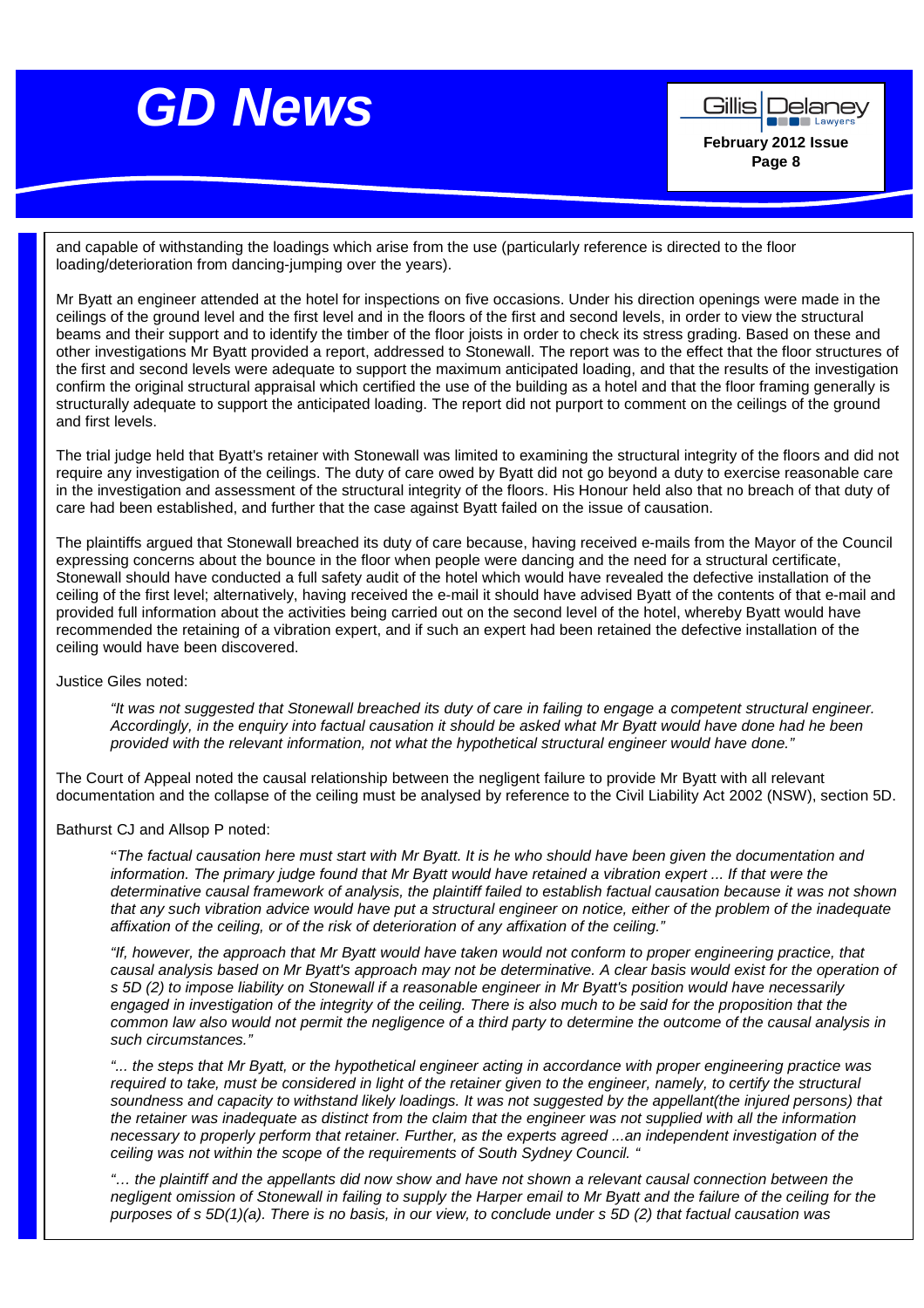



established and that responsibility for the harm should be imposed on the respondent."

The trial judge implicitly found that if a vibration expert was engaged they would have advised that there was no problem with the floor of the second level, it followed from the expert evidence that the competent structural engineer would not have been caused to investigate the adequacy of the fastening of the ceiling.

There was insufficient evidence to establish that the disclosure of the emails to the structural engineer would have prevented the collapse of the ceiling and the injury to the patrons.

The plaintiffs have failed in their claim and we will have to wait and see whether the claim bubbles up to the High Court. There is an evidentiary onus placed on injured persons to establish that a negligent act is a necessary condition of the occurrence of the harm and without adequate expert evidence claims can and will fail.

### **Damages For Using A Former Employer's Client List**

The NSW Supreme Court in Commercial & Accounting Services (Camden) Pty Limited v Cummins has sounded a warning that former employees cannot use the client lists of their past employer to solicit business after they have left employment and if they do they may be liable for loss of goodwill suffered by the employer.

Cummins was an accountant. He sold his practice to Commercial & Accounting Services (Camden) Pty Limited ("C&A"). C&A also traded under the name "Best Practice". In the Agreement for Sale Cummins undertook to refrain from conducting a business of accounting services or tax preparation for a period of at least three years within a radius of ten kilometres of the business address of C&A. Cummins also became an employee of C&A and was to create a minimum level of billings each week (17 hours). After the sale Cummins obtained a franchise to operate as a licenced financial planner under the name ReInvest, rented premises and worked in his new business from the premises he rented as well as for C&A. C&A provided some referrals to ReInvest and referred client details of some C&A clients to Reinvest to facilitate invites to seminars run by ReInvest.

Cummins was employed by C&A for three years when he terminated his employment and then sought to operate an accounting practice from the premises where ReInvest conducted its operations. Cummins dispatched letters to clients of C&A which included the following comments:

"Latest News

After working part time at Best Practice for the past several years, my contract there has ended June 2009. Many people have expressed their wish to continue having their accounting and tax needs met by myself, for which I am grateful. This has necessitated my return to my own accounting and tax practice as Dennis Cummins Public Accountant and Tax Agent …

The new contact details are as follows …"

A draft letter was enclosed with that correspondence. The draft letter was addressed to C&A which if executed by the recipient would direct C&A to deliver the tax file papers of the client to Dennis Cummins.

The letter was allegedly sent out in dribs and drabs on the basis of lists prepared by Cummins and members of his family compiled from Cummin's recollection and information ReInvest had. The number of C&A clients that received the letter could not be established. The evidence in this respect was unsatisfactory.

The witnesses for Cummins gave evidence that lists were prepared on excel spreadsheets consolidating previous Re-Invest mail out lists, seminar survey responses, emails and telephoning people at their place of work.

In the first half of 2009 ReInvest had about 250 clients and by August 2010 it had 1,093 clients. Reinvest had grown its client base by 876 clients who were former clients of Best Practice and 550 of them were clients of the business purchased by Best Practice from Mr Cummins.

The fact that C&A's business was decimated and Cummins' business apparently grew by the approximate number of clients that left C&A led to the conclusion that Cummins must have solicited many more clients of C&A than he contended.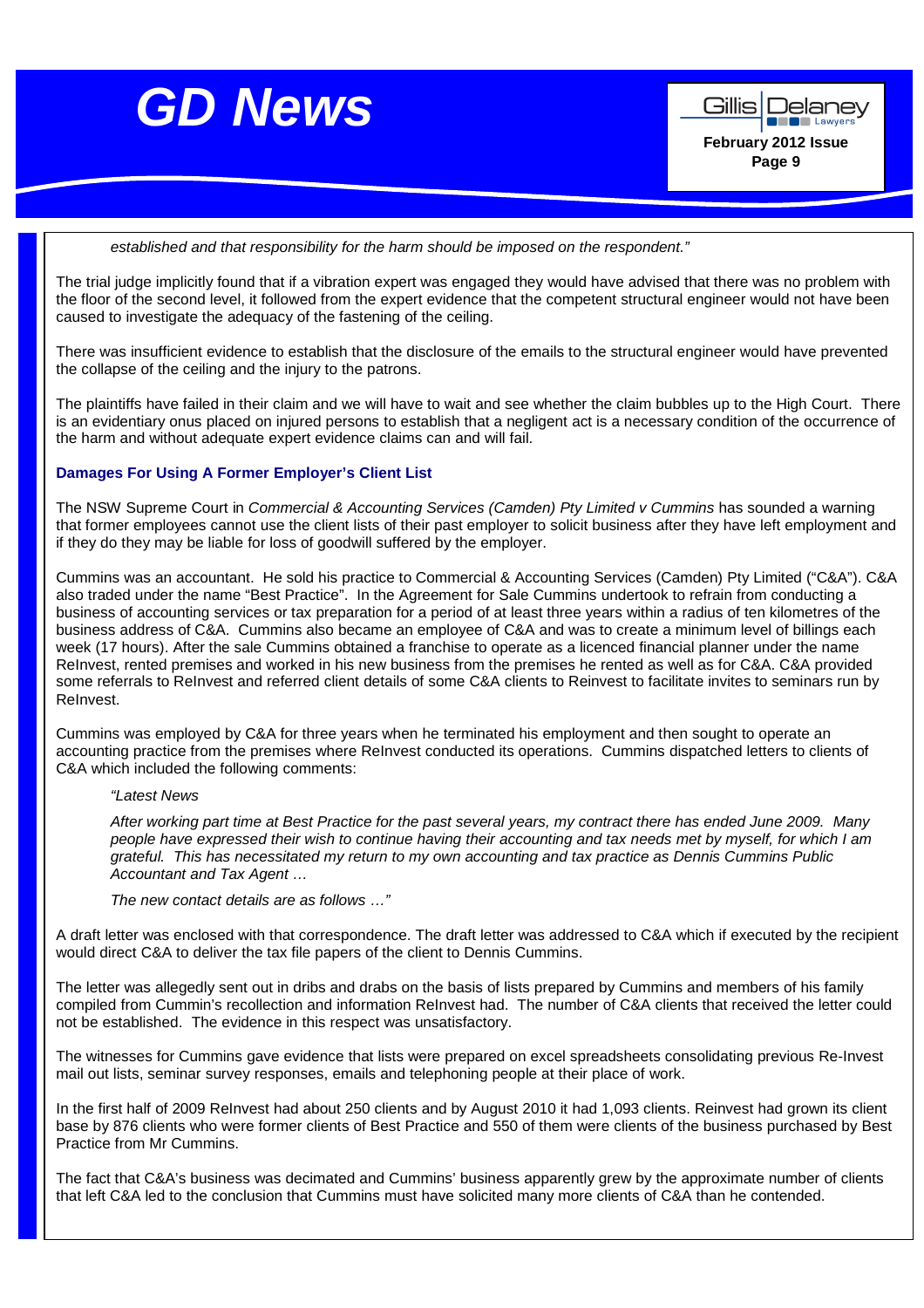Gillis | Delanev **De Lawyer February 2012 Issue Page 10** 

The volume of clients that left C&A also led to the inference that Cummins could not have recalled the details of all of the clients that were solicited and that the client list of C&A was the source of information used in the mail out campaign.

The Court noted that to obtain over 1,000 clients the letter must have gone to a lot more people who were not ReInvest clients for they were only about 250 people.

Cummins accepted that the details of the clientele of Best Practice were confidential information. He also admitted that he owed C&A an equitable obligation not to breach its confidence.

Gzell J noted that the details of the clients of C&A was not information that an employee was free to use after his termination of employment. It was not information "that once learnt necessarily remains in the servant's head and becomes part of his own personal knowledge."

Gzell J also noted that even if Cummins was free to use this information after the termination of his employment:

"A former employee's entitlement to use knowledge which the former employee remembers, and the absence of an entitlement to make notes and lists while in the employment and take them and use them, are very long established and are not open to doubt or debate."

Gzell J noted the use of the client list of Best Practice offended these principles.

Gzell J noted that:

"The employee cannot remove, whether by using paper or using memory, a material part of the former employer's business records; but the employee can approach a particular customer or client whom that employee can recall without a list or deliberate memorisation."

In this case, Cumming had grown his client base by 876 clients. Gzell noted that 876 clients left Best Practice and the Court assumed that they were solicited by Cummins using Best Practice's confidential information. Gzell J speculated that of the 876 former clients of Best Practice more than 100 former clients were friends and relatives of Cummins and her daughter leaving 775 clients who were in all probability contacted by Cummins using the client list. 775 clients represented a 75% of the number of client in Best Practice.

In a robust approach to damages, the Court awarded 75% of the loss of goodwill of C&A based upon a loss of 75% of its clients and this resulted in an award of \$117,995 plus costs.

A terminated employee cannot use the client lists of a former employer to assist in the soliciting of business in ventures they pursue after the termination of their employment. Whilst a former employee is entitled to use knowledge which the former employee remembers, the employee is precluded from taking documents and notes about confidential information including details contained in client lists and using that information otherwise they will be in breach of their duty of confidentiality. However provided there is no breach of confidentiality a terminated employee is not prohibited from soliciting business from clients of their former employer unless there is a valid restraint trade in the contract of employment.

Confidentiality clauses and restraint of trade clauses in employment contracts play a vital role in protecting the legitimate interests of a business when an employee departs that business.

### **The Rise And Rise Of Adverse Action Claims**

Under Work Choices, employees were protected from being terminated in circumstances that were harsh, unjust or unreasonable by the unfair dismissal regime. Employees were also protected from unlawful terminations where a termination was based on a proscribed reason such as Union membership, race, sex, age, disability or marital status or where terminations were without the minimum notice period.

### **General Protection provisions against Adverse Actions**

The Fair Work Act 2009 ('FWA') introduced provisions to protect employees who have workplace rights. Section 340 of FWA provides that an employer must not take an adverse action against an employee because an employee has a workplace right or may exercise a workplace right. An employer cannot take adverse action against an employee to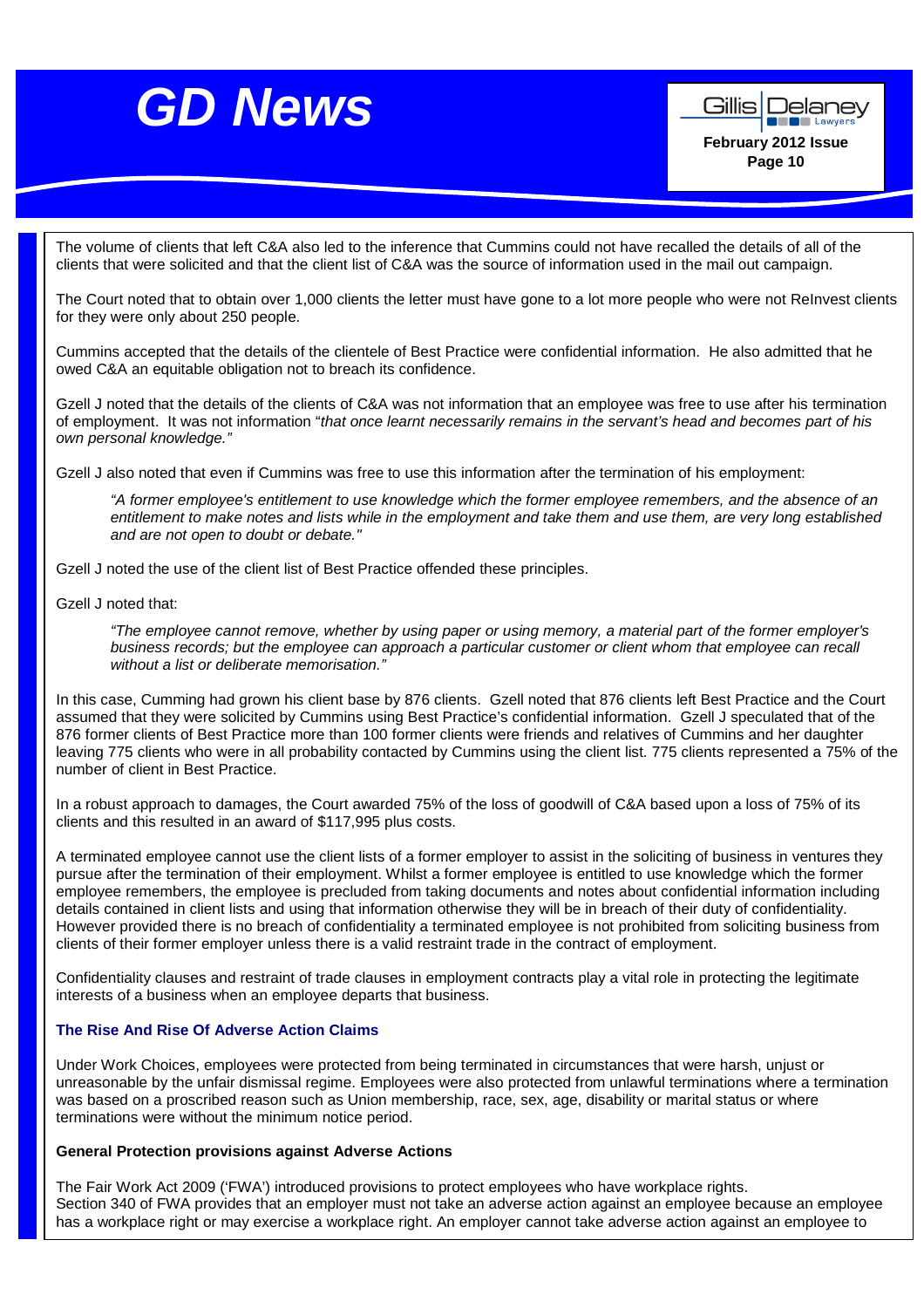

prevent the employee exercising a workplace right.

Under Section 341 of FWA:

- "(1) A person has a workplace right if the person:
- (a) is entitled to the benefit of, or has a role or responsibility under, a workplace law, workplace instrument or order made by an industrial body; or
- (b) is able to initiate, or participate in, a process or proceedings under a workplace law or workplace instrument; or
- (c) is able to make a complaint or inquiry:
	- (i) to a person or body having the capacity under a workplace law to seek compliance with that law or a workplace instrument; or
	- (ii) if the person is an employee—in relation to his or her employment."

Under Section 342 of FWA adverse action include the following actions by an employer:

- the dismissal of an employee; or
- injuring the employee in his or her employment; or
- changing the position of the employee to the employee's prejudice; or
- discriminating between the employee and other employees of the employer.

Prospective employees are also taken to have workplace rights if they are ultimately employed in the prospective employment by the employer.

Examples where FWA have determined that an employee has workplace rights include where:

- an injured worker who has a right to bring a worker's compensation claim; or
- an employee returning from parental leave and exercising the right under Section 84 of FWA to return to the employee's pre-parental leave position or if that position no longer exists an available position for which the employee is qualified and suited nearest in status and pay to the employee's pre-parental leave position.
- the right of an employee to complain to WorkCover in relation to an unsafe work practice of his or her employer
- where an employee has raised a complaint against another employee or the complaining employee's employment conditions.

There are procedural difficulties for employers in defending adverse action where an employee has made an allegation that an employer has taken an adverse action against them. Section 361 of FWA provides where an employee has made an application before FWA alleging an adverse action has been taken against him or her, it is presumed in the proceedings arising from the application, the adverse action that was or is being taken by the employer has been taken by the employer for that reason or with that intent unless the employer can prove otherwise.

Section 361 of FWA reverses the onus of proof applicable to civil proceedings where an adverse action application is brought before FWA. Generally in civil actions, the onus of proof is on the complainant to establish on the balance of probabilities the action complained of was carried out for a particular reason or with a particular intent. However Section 361 of FWA provides that once a complainant has alleged that person's actual or threatened action is motivated by a reason or intent that would contravene the general protections provisions in FWA, the employer has to establish, on the balance of probabilities, that the real reason or reasons for taking of the action was not motivated to adversely affect a person's workplace right.

To prove this, an employer would normally need to call evidence from a decision maker to explain what motivated that person (and ultimately the employer) to take the action which is complained of by the employee.

Managers and supervisors who would be called to give this type of evidence should also be aware of Section 362 of FWA which provides that where a person who advises, encourages or incites a person or takes any action with the intent to coerce another person (being the employer) to take adverse action against an employee, the manager or supervisor is taken to have contravened the same provision as the employer provision.

Employers, managers and supervisors should also be aware that taking an adverse action against a person who has workplace rights is a civil remedy provision. The maximum pecuniary penalty that can be imposed (in addition to any compensation payable to the employee) on an individual for breach of a civil remedy provision is \$6,600. The maximum pecuniary penalty for a Corporation is \$33,000.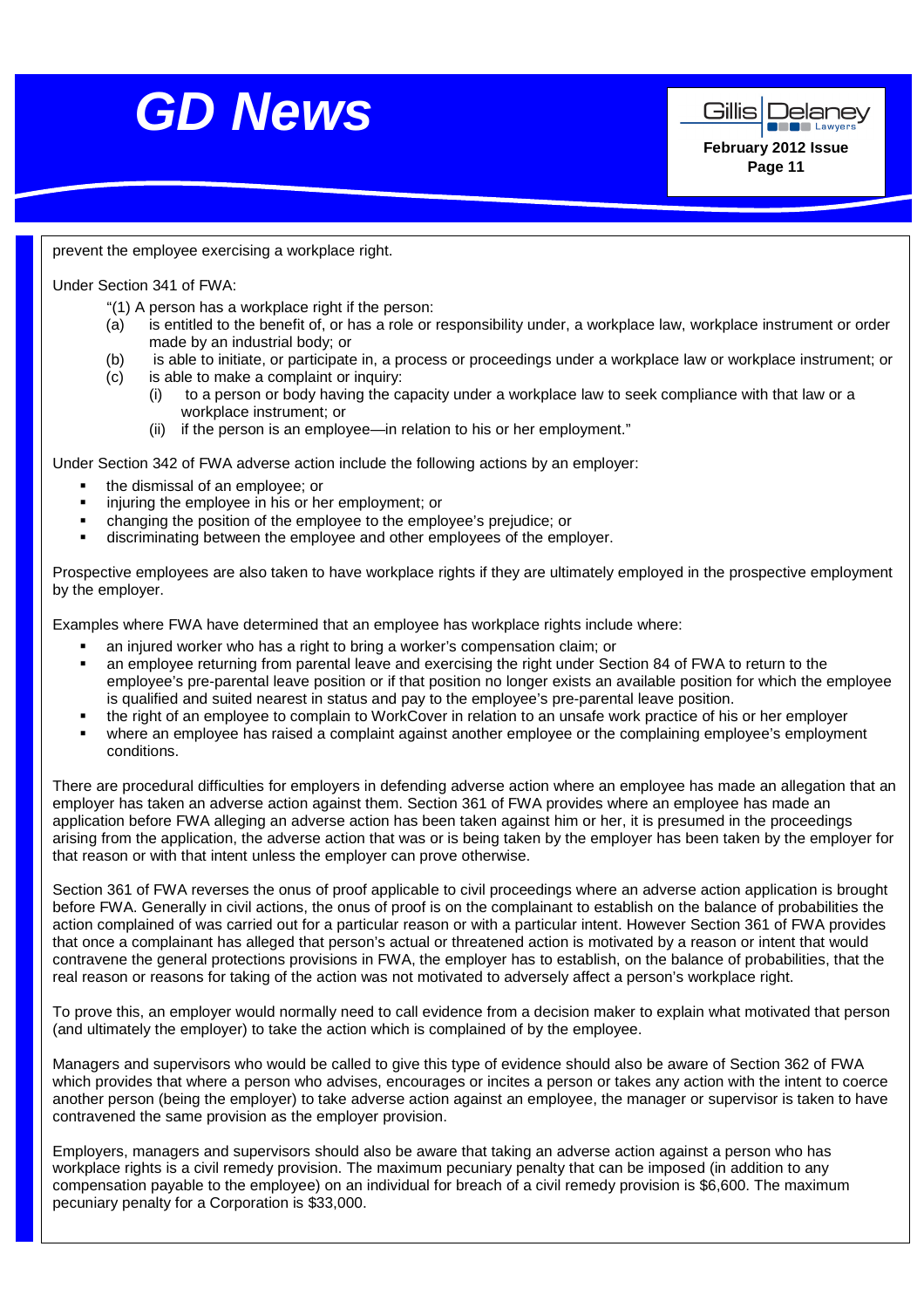



**Page 12** 

## **Adverse Actions and Temporary Absence from Work**

Section 352 of FWA provides an employer must not dismiss an employee because the employee is temporarily absent from work because of illness or injury. The Fair Work Regulations 2009 provides that the kind of illness or injury causing a temporary absence from work within the meaning of Section 352 of FWA will exist if an employee:

- provides a medical certificate within 24 hours after the commencement of the absence or a longer period as is reasonable in the circumstances; and
- the employee is required under the terms of a contract or industrial instrument or workplace instrument, to notify the employer of their absence from work and to substantiate the reasons for absence.
- An illness or injury is not "temporary" if:
- the employee's absence extends for more than three months; or
- the total absences of the employee within a 12 month period, have been more than three months and the employee is not on paid personal/carer's leave.

However if the employee is receiving workers compensation payments under a law of the Commonwealth or State, the period for which the employee receives workers compensation is not to be counted as part of the three month period for temporary absence.

This is consistent with the decision of Federal Magistrate Raphael in Lee v Hills Before and After School Care Pty Limited (2007) 160 IR440.

As a result an employer, to avoid a breach of the Section 352 of FWA that prohibits the dismissal of the employee if the employee is temporarily absent from work because of illness or injury must prove that the termination was unrelated to the employee's temporary absence because of illness or injury.

An example would be a decision to make the employee's position redundant because of genuine operational reasons. However, the onus remains on the employer to prove the reason for termination was unrelated to the employee's absence because of injury or illness.

In a matter of *Iannello v Motor Solutions Australia Pty Ltd (2010)* FWA, Ms Iannello went on maternity leave on 7 December 2008. She was scheduled to return from maternity leave on 1 April 2009. However, prior to her return, there were work shortages in the company and Ms Iannello was advised that there was insufficient work for her to return full time.

In meetings following the decision that she could not return to full time work, she was not offered part time employment at lower pay which was available. Her employment was terminated as her old position was not available. The employer sought to have Ms Iannello's application to FWA for unfair dismissal struck out on the basis that her dismissal was as a result of a genuine redundancy.

FWA accepted the economic reasons as to why the full time position was not available. Whilst Ms Iannello bought a claim for unfair dismissal, the same facts would have grounded a claim for an adverse action as Ms Iannello had a workplace right under Section 84 of FWA to return to her pre-parental leave position or if that position no longer exists (as the facts proved) an available position for which the employee was qualified and suited nearest in status and pay to the pre-parental leave position.

Consequently as the employer had a position available to the employee which the employee could have accepted, the employer should not have initiated the termination of the employee's employment in those circumstances without offering the part time lower paid position to Ms. Iannello. The employer to avoid the unfair dismissal claim (as well as an adverse action claim) should have simply advised the employee that there was only the part time lower paid position available. If the employee chose to reject that position, the employee would have been determined to have resigned from her employment rather than the employer making a decision to terminate the employment.

Fair Work Australia has seen a significant rise in the number of adverse actions application filed in 2011. Whilst there is a conciliation process within Fair Work Australia after an application is filed, Fair Work Australia must issue a certificate that the parties to an application have attempted conciliation before proceedings can be commenced before a court.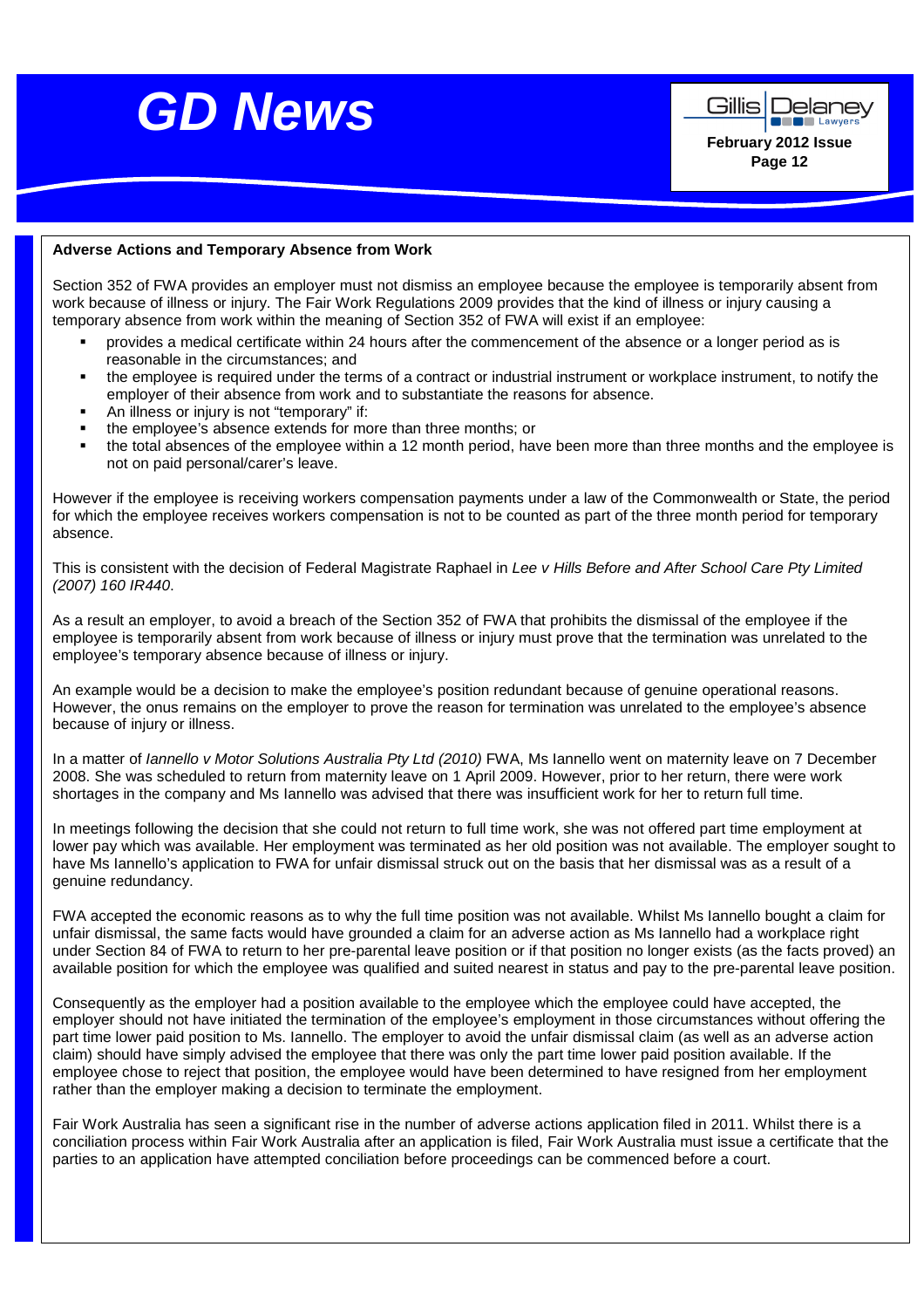



## **OH&S Roundup**

### **\$225,000 Fine for Fatality**

In recent proceedings in the NSW Industrial Relations Commission, an employer was fined \$225,000 as a result of a fatality arising from an incident causing death whilst in the course of employment. In Inspector Nguyen v Finray Pty Ltd [2011] the NSWIRC imposed the significant fine due to the actions of the employer in allowing a worker to operate a loading vehicle that lacked a park brake or any braking mechanism.

Finray Pty Ltd ("Finray") was engaged by Hurford Forests Pty Ltd to extract and haul logs which had been felled. Finray's loading and hauling equipment included a loader that had been modified to pick up logs and load them on to a semitrailer for carriage to the sawmill for processing.

Francis Raymond Morton ("Mr Morton") who had worked as a truck driver for approximately 25 – 30 years was employed by Finray for about 10 days up until his death. During that period, his responsibilities predominantly involved delivery work and assisting a colleague and Mr Morton had only been involved in loading operations using Finray's loader for a few days before the fatality.

On the day of the incident, Mr Morton was working on his own about a quarter of a kilometre away from any other individuals. Mr Morton was found deceased and trapped under the loader which still had its engine running. Upon finding Mr Morton, employees of another contractor were not able to turn off the loader's ignition.

Finray entered a plea of not guilty and was legally represented for a period of time. As legal representation was withdrawn, the final hearing proceeded as if it would be defended although there was no subsequent involvement or appearance by the defendant.

On the uncontested evidence before him, Marks J found that Mr Morton was crushed to death following being struck by the loader as it was moving whilst he was in its vicinity. Further, his Honour concluded that the loader had been defective for a considerable amount of time and that had appropriate braking mechanisms been installed in the loader, Mr Morton would not have been killed. The use of such a machine was a "serious and fundamental defect".

His Honour considered Mr Morton's experience in truck driving and noted that it may have led him to use chocks but there was no evidence to suggest that chocks had been made available to him. Further, Marks J held that any inattention or carelessness on the part of Mr Morton would not excuse the defendant.

Ultimately, His Honour found that the defect was fundamentally unsafe and in the absence of any available evidence as to contrition, remorse or co-operation with the prosecutor, the defendant was fined \$225,000 of a maximum penalty of \$550,000 pursuant to sections 8(1) and 8(2) of the Occupational Health & Safety Act 2000. The fine certainly reflects the seriousness of an incident which led to a fatality and the completely avoidable nature of the fatality.

### **Workers Compensation Roundup**

### **Employment Indicia – Is The Control Test Still Important?**

It has long been held that the "control" test as outlined in Stevens v Brodribb Sawmill & Company Pty Limited (1986) ("Stevens") was a significant but not the sole criteria to judge whether the relationship was one of employment. In Stevens, the High Court noted it was the right to control rather than the actual exercise of control which was the important consideration in determining when an employee relationship existed. This fundamental indicia of employment was again examined by Deputy President Bill Roche in the recent Workers Compensation Commission Presidential decision of Nguyen v WorkCover Authority of New South Wales (2011)

The worker (Bong Nguyen) had sustained injuries when he fell through an open skylight whilst assisting his alleged employer (Van Nguyen). Van Nguyen was assisting Bong Nguyen to replace an air conditioning unit. The air conditioning unit was being replaced pursuant to a contract entered into between Van Nguyen and HLT Refrigeration. Bong Nguyen claimed that Van Nguyen employed him. Van Nguyen claimed that Bong was in fact employed by HLT Refrigeration. HLT Refrigeration denied employing the worker or Van Nguyen.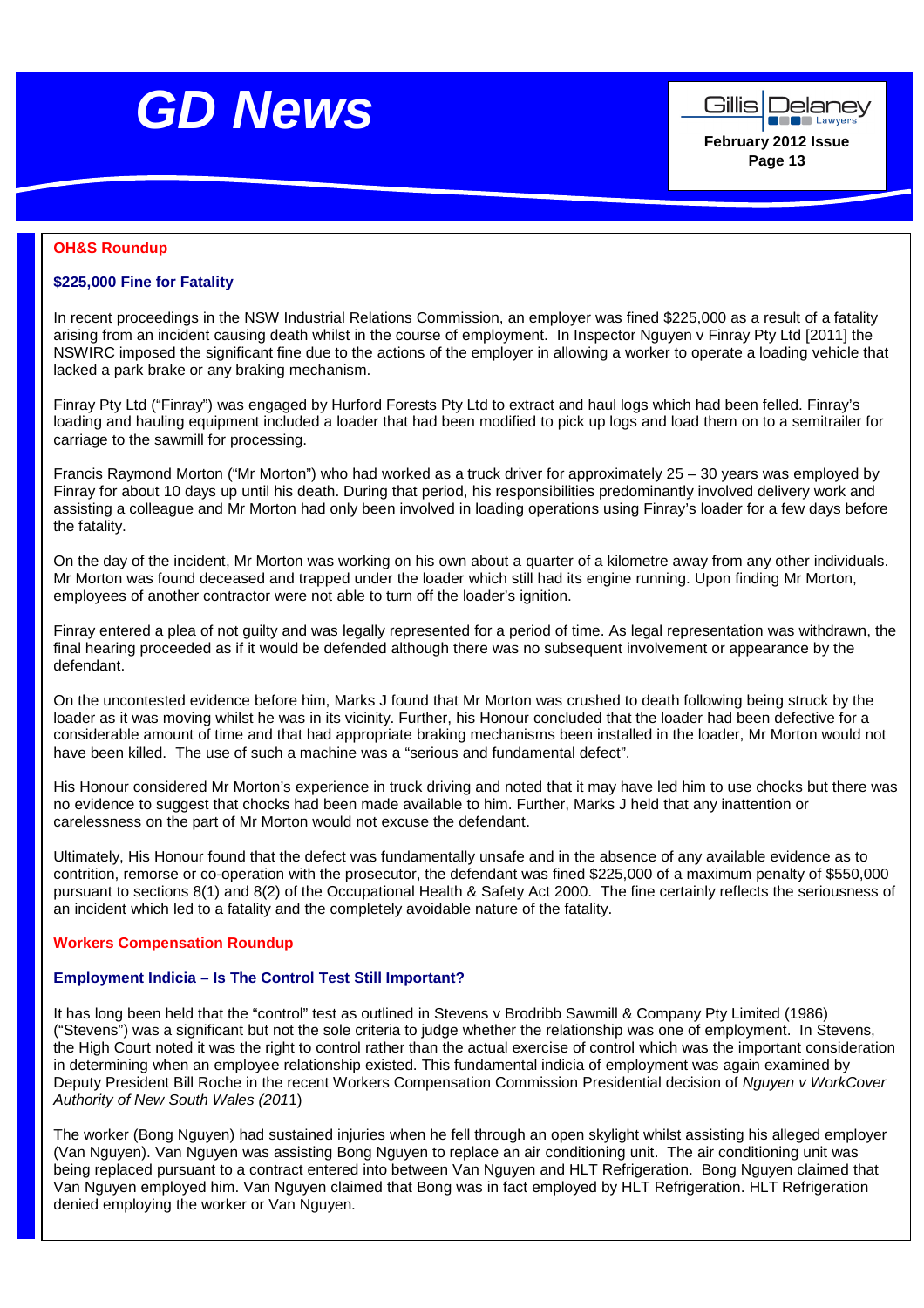

Gillis Delaney **Lawyer February 2012 Issue Page 14** 

Van Nguyen was uninsured and initially the Nominal Insurer accepted the claim and paid weekly compensation and other benefits acting on behalf of the Nominal Insurer. WorkCover issued a Notice under Section 145 against Van Nguyen seeking to recover compensation benefits paid to Bong Nguyen.

Van Nguyen was a qualified electrician and until four days prior to the incident he was the proprietor of Bhess Electrical and Security Systems. At that time, his daughter became the proprietor of the business but Van Nguyen continued to perform electrical work, allegedly independently. Upon being verbally contracted to carry out the air conditioning replacement job from HLT Refrigeration, Bong Nguyen responded to an advertisement placed by Van Nguyen in a Vietnamese Newspaper. Bong Nguyen had previously worked for Van Nguyen on a different job and had been paid \$80. Bong Nguyen agreed to work on this job for \$100 cash per day. Van Nguyen paid for the new air conditioning unit given to him by HLT Refrigeration. Van Nguyen also paid for the costs of hiring a hoist and for various electrical components. HLT Refrigeration repaid all those costs to Van Nguyen.

On the day of the injury, Bong Nguyen loaded his tools into Van Nguyen's vehicle and was driven to the site where he was introduced to HLT Refrigeration. Mr Ton, a representative of HLT Refrigeration worked with Van Nguyen and Bong Nguyen to remove the existing air conditioning unit until the accident. After the accident Van Nguyen visited Bong Nguyen in hospital and gave him \$100.

Originally the Arbitrator concluded that Van Nguyen had employed Bong Nguyen. The Deputy President Bill Roche agreed. Applying the control test in Stevens, the Deputy President accepted that the worker worked under the control of Van Nguyen. Even though he worked under the direction of HLT Refrigeration when Van Nguyen was absent, Van Nguyen had the right of control. The worker obeyed the directions given to him by HLT Refrigeration as Van Nguyen instructed him to do so.

It was further noted that Bong Nguyen responded to Van Nguyen's advertisement, he only discussed remuneration with Van Nguyen and was paid in cash by Van Nguyen on the days he worked. The worker used Van Nguyen's tools, leaving his own tools in Van Nguyen's vehicle. There was no suggestion that the worker could delegate his work to anyone else. The only real indicia that Bong Nguyen was not an employee of Van Nguyen was that Van Nguyen made no provision for holidays or deducted income tax from the Bong Nguyen's pay. The weight of evidence favoured a conclusion that Van Nguyen had the right of control over the manner and performance of Bong Nguyen in the performance of his work.

Similarly, there was a corresponding lack of indicia that Bong Nguyen was working under a contract of service with HLT Refrigeration. The Deputy President commented that until the job commenced, HLT Refrigeration had not previously met Bong Nguyen. This supported the argument that Bong Nguyen and HLT Refrigeration had no intention to enter into legal relations.

The decision once again underscores that the control test is significant criteria in determining whether a relationship is one of employment. Whilst other indicia such as remuneration, the provision of equipment, the hours worked, the provision of holidays, the deduction of income tax and delegation of work are relevant, these are not the most important criteria. The control test in many, if not in most cases, is the "surest guide as to whether a person is contracting independently or serving as an employee".

### **The World Really Is Flat – An Enforceable Time Limitation In A Workers Compensation Claim!**

The recent Presidential decision of Pacific National Pty Limited v Schattler [2011] NSW WCC PD 73 indicates that the Workers Compensation Commission will give serious consideration to dismissing claims made more than 6 months after the injury or accident happened. A six month time limitation on making a claim for compensation is contained within Section 261 of Workplace Injury Management and Workers Compensation Act 1998 ("WIM Act") unless a worker can establish the failure to give notices was occasioned by ignorance, mistake, absence from the State or other reasonable cause.

Schattler was employed by Pacific National Pty Limited from 1979 until 13 February 1999 as a car wagon assembler. He was subsequently employed by Sweetha International Pty Limited as a flagman between 1999 and April 2004.

On 8 December 2010 Schattler's solicitors gave notice to Pacific National of a lump sum claim for binaural hearing loss. One of the reasons the scheme agent provided for declining the claim was the fact that it had been made outside the statutory time limit fixed by Section 261(1) of Workplace Injury Management Act 1998.

In proceedings before the Commission Schattler provided a statement indicating that his employment with Pacific National exposed him to the loud noise on a daily basis over a period of approximately 20 years. Schattler asserted that his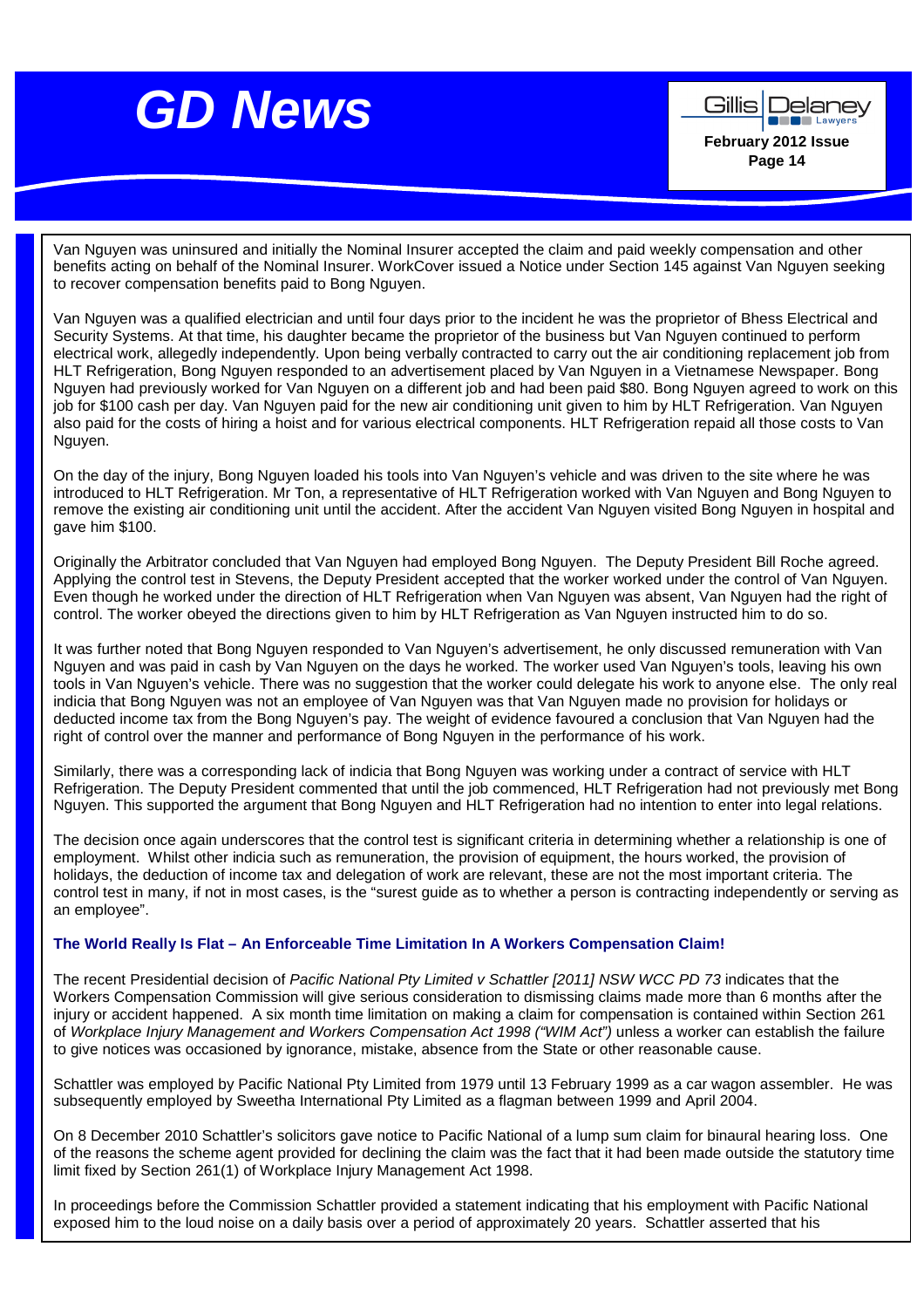



employment as a flagman with Swetha did not expose him to any loud noise.

Schattler stated in July 2010 he attended National Hearing Care and underwent a hearing test and was advised that he suffered "significant hearing loss". A number of days later Schattler consulted solicitors and was given some legal advice regarding his entitlement to compensation due to his hearing loss. Schattler alleged this was the first time he was aware that his hearing loss may be related to noise at work and the he has entitled to claim compensation and the cost of hearing aids.

At the Arbitration Schattler gave evidence that whilst he was employed by Pacific National he underwent a hearing test arranged by his Union and he was told that his hearing loss was not high enough to make a claim. Nonetheless he sent "the form" to his employer.

Schattler argued that the evidence established that he first became aware that he had received an injury when advised in 2010 and a claim had been made within six months in compliance with the legislation. No argument was advanced by the employer's legal representative that Schattler had failed to give notice of injury as required by the legislation.

The Arbitrator found that Schattler's last employer in which there was noisy employment was Pacific National and therefore the deemed date of injury was 13 February 1999. The Arbitrator accepted Schattler was unaware that he had injury in terms of the legislation until the hearing test in July 2010. The Arbitrator determined that it was not possible for Schattler to give notice of the injury earlier given he did not know he had suffered an injury which could or should be notified. Consequently the Arbitrator found that the notice was given as soon as possible.

On appeal, Pacific National argued that all of the evidence supported a determination that Schattler was aware of his injuries prior to July 2010. Deputy President Kevin O'Grady agreed. Schattler's evidence in fact established that he believed he had in the past received payment of compensation from his employer in respect of hearing loss. Although after investigation by his solicitors this was established to be wrong, Schattler's belief as to payment, although mistaken, necessarily inferred an awareness of a relevant injury. Accordingly, the awareness of the injury occurred at a time significantly earlier than July 2010.

The Deputy President revoked the Arbitrator's decision and concluded that Schattler had been aware of his injury for a period exceeding the six month statutory period in which to bring a claim. Consequently the Deputy President found the claim could not be maintained.

The decision demonstrates that the Commission will, in appropriate cases, uphold a declinature of a claim made more than six months after the injury happened. Whilst each case is determined on the facts, we suggest it would be worthwhile specifically raising the defence provided by Section 261(1) Workplace Injury Management Act 1998 in all matters where the claim is made more than six months after the injury occurred. The onus rests with the worker to adduce evidence demonstrating "ignorance, mistake, absence from the State or other reasonable cause". The "get out of jail" clause of "ignorance, mistake etc" is usually easy to demonstrate and allows a further 3 years in which to make a claim for compensation. As a final escape, the "ignorance, mistake" excuses can be extended indefinitely if the injury results in death or serious and permanent disablement. Still, it is worth raising Section 261 in a Section 74 notice, especially in minor or nuisance claims.

### **CTP Roundup**

### **Blameless Accidents-Whose Fault Is It Anyway?**

In NSW the CTP personal injury scheme includes provisions that allow for benefits to be recovered by persons involved in blameless accidents. However, whether or not an accident is a blameless accident can be problematic, particularly where the person injured was potentially to blame as was seen in the recent decision of Justice Adamson in Axiak v Ingram [2011] NSWSC 1447.

The blameless accident provisions provide no fault special benefits and commenced on 1 October 2007. "Fault" is defined in the Act as "negligence or any other tort".

If a child less than ten years of age is injured in an accident, the expert evidence in the case will usually be that a person of that age could not have been guilty of negligence and therefore would not have satisfied the definition of "fault". Accordingly, this means that the "blameless accident" provisions are seemingly fully available to infant claimants of less than 10 years of age (although there have been instances of fault being attributed to plaintiffs as young as 7 years of age). In Axiak v Ingram the circumstances that gave rise to the claim were that Axiak, a fourteen year old pedestrian, suffered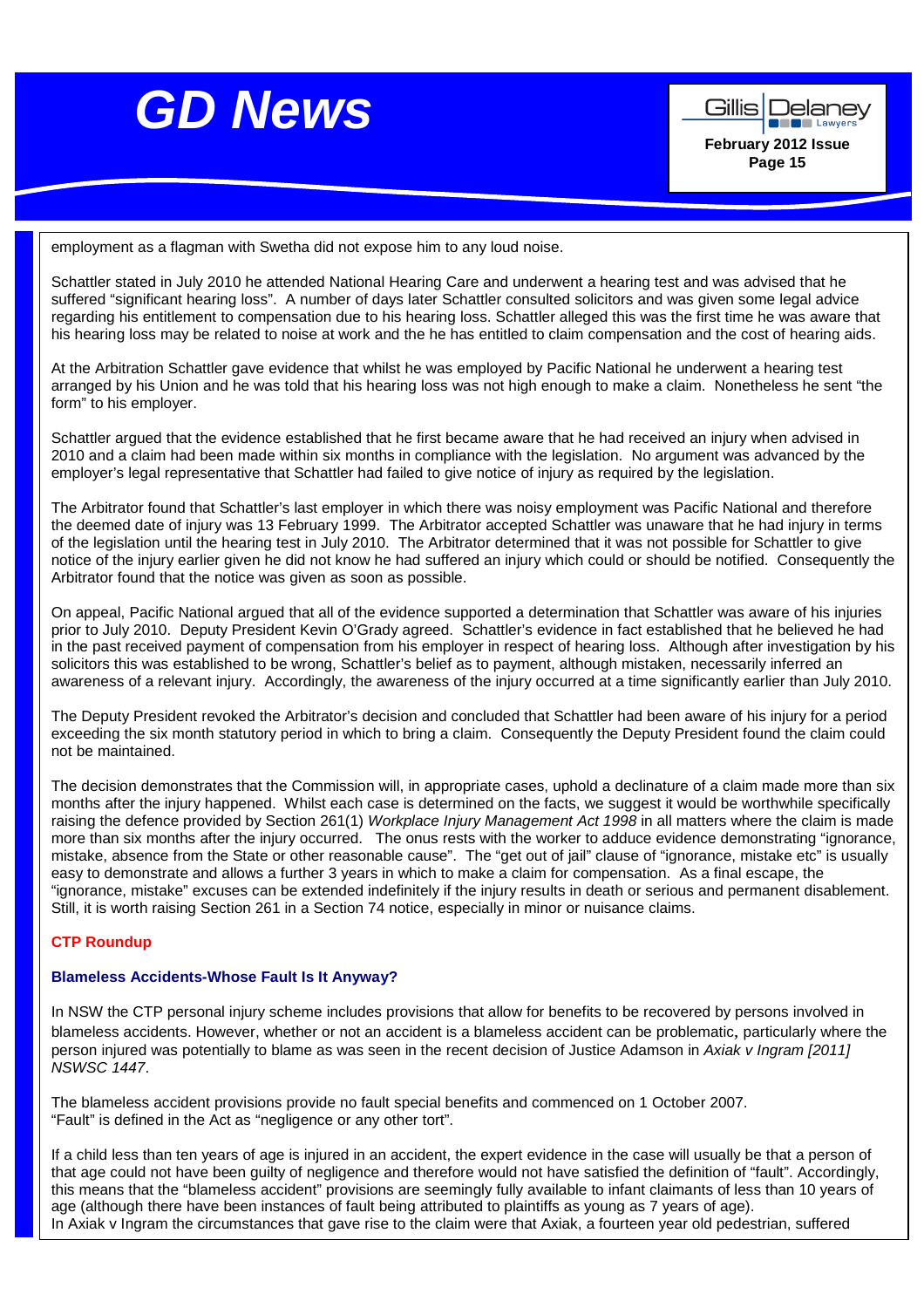



significant injuries after a collision with Ingram's vehicle. Axiak's injuries were so significant that she is a permanent participant of the Lifetime Care and Support Scheme.

Axiak got off a bus with her sister and walked around to the back of the bus. The bus then pulled away and the girls crossed the road in the space between the bus and a vehicle following the bus. The two girls darted behind the back of the bus into the path of a vehicle travelling in the opposite direction to the bus. The applicable speed limit of the area was 80 kms per hour but the driver of the car had slowed to 40 kms per hour when he saw the bus. The view of the girls was completely obscured by the bus. Ingrim first saw the girls when they emerged from behind the bus.

Axiak abandoned any claim that there was negligence on the part of Ingram and proceeded on the basis that there was a "blameless accident". Ingram argued that the accident was not a blameless accident as Axiak had been negligent.

Section 7A of the Act provides that a blameless motor accident is a motor accident not caused by the fault of the owner or driver of any motor vehicle involved in the accident in the use or operation of the vehicle and not caused by the fault of any other person.

Pursuant to Section 7B of the Act in proceedings on a claim for damages in respect of the death of or injury to a person resulting from a motor accident, an averment by the plaintiff that the motor accident was a blameless motor accident is evidence of that fact in the absence of evidence to the contrary. In essence there is a shifting of the onus of proof and a defendant must prove the accident was "caused by the fault of any other person" to escape from the blameless accident compensation provisions.

In Axiak v Ingram the question to be determined was whether the "fault of any other person" could include the fault of the plaintiff, Axiak. This issue was complicated by the provisions of Section 7F of the Act which enables a reduction for contributory negligence even for "blameless accidents". This created the conundrum of a "blameless accident" being balanced against the actions of a plaintiff who was at fault to determine the appropriate reduction for contributory negligence.

Justice Adamson however considered that "contributory negligence" referred to in section 7F was a reference to acts that played a causative role, rather than being a cause or contribution to the injuries. In essence, this was to cater for such acts as not wearing a seatbelt or otherwise failing to take care for one's own safety. These acts play no causative or contributory role to the accident itself, but do have a causative influence on the injuries that may have been sustained.

Justice Adamson agreed with Ingram that a "blameless accident" would be an occurrence where no person could be considered at "fault". Justice Adamson found Axiak was at fault and she was not entitled to damages under the blameless accident provisions.

### Justice Adamson found:

"I accept the evidence of Mr Griffiths(an expert) that an ordinary child of 14 ought not have crossed the road as the plaintiff did. Not only did she not wait until the bus on which she had been travelling had departed so as to clear a line of sight of oncoming traffic, but she ran across the road at such a rate, when she could not see the side of the road where the defendant was, that she was unable to stop in time to avoid colliding with the defendant's vehicle. Had she been less than ten, there may have been a question whether she could be said to be blameless because an ordinary child of ten would not be capable of appreciating the consequences of crossing the road in that manner. But the plaintiff was already 14 on the day of the accident. Her conduct was the result of carelessness, not youth. Accordingly the accident was not a "blameless accident" because it was caused by her fault."

Axiak was not entitled to compensation under the blameless accident provisions. We will have to wait and see whether an appeal follows.

This will not be the end of the "blameless accident" analysis.

The issue in relation to single driver blameless accident was also ventilated recently in a matter at the Claims Assessment and Resolution Service ("CARS").

The intention of the provisions is admirable. They were primarily enacted in response to the tragic injuries suffered by Sophie Delezio. However, the wording continues to create some confusion.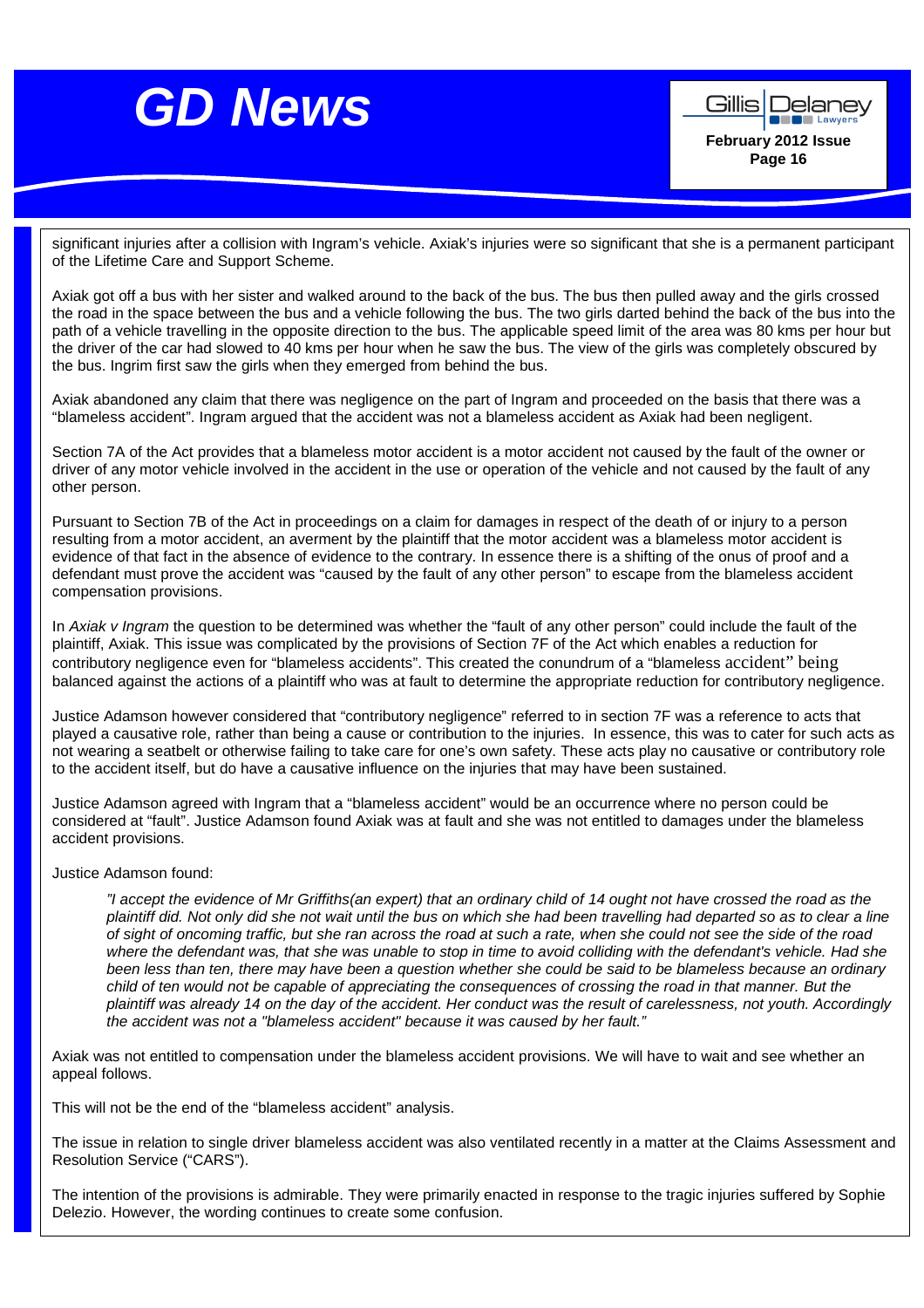



At this stage, where the plaintiff's actions cause or contribute to an accident there is a bar to recovery of damages under the blameless accident provisions. However for children the question will be whether they have been negligent having regard to their age and what an ordinary child of that age would do.

If conduct such as Axiak's could reasonably be expected of an ordinary child of her age then she may not be guilty of contributory negligence at all, and it could not properly be found that her "fault" caused or contributed to the accident.

### **The Cost Implications When Denying Indemnity For A CTP Claim In NSW– Is There Any Point To Section 79 Of MACA?**

When a personal injury claim is made against a CTP insurer and it can be argued the circumstances of the incident which occasioned the injury, fall outside the scope of the Motor Accident Compensation Act (MACA), a CTP insurer can deny indemnity on behalf of a named defendant, but seek leave to intervene in the proceedings as a separate party pursuant to Section 79 of the Motor Accidents Compensation Act 1999. However the cost implications for a CTP insurer can be significant as evidenced in the recent Supreme Court of NSW decision of Tarres v Rozelle Carriers Pty Limited (No. 2) [2011] NSWSC1586.

William Tarres was injured whilst driving a prime mover under a railway bridge when the top of the shipping container collided with the bridge. Tarres claimed that had the seat belt in the prime mover been properly fitted and correctly operating, or had there been a differently designed seat belt, he would not have sustained his injury.

He sued Rozelle Storage, the owner of the truck and Hobbs Bros Carriers which carried on the business of transporting containers from place to place in trucks owned by Rozelle Storage.

Allianz Australia Insurance Limited ("Allianz"), the CTP insurer of the prime mover, successfully applied to intervene in the proceedings pursuant to Section 79 of the MACA which provides:

"An insurer may apply to the Court to be joined as a party to legal proceedings brought against a defendant who is insured under a third party policy with the insurer in order to argue that in the circumstances of the case it has no obligation under the policy to indemnify the defendant".

Rozelle Storage and Hobbs Bros Carriers were represented by Zurich Australia Insurance Limited the liability insurer which indemnified them against liability not covered by the CTP policy.

Allianz, argued that as a result of the broad nature of the pleadings made by Tarres it was necessary for Allianz to intervene to resist any claim made under the MACA. The following particular of negligence was cause for concern:

"Failing to ensure that the plant, namely the truck, supplied for use by people was safe and without risk to health when properly used contrary to Section 11(1) of the Occupational Health and Safety Act 2000 as evidence of negligence."

A year and a half prior to the matter being listed for hearing the solicitors for Tarres and Allianz corresponded in relation to whether the claim was confined to a MACA claim.

The response provided by Tarres' solicitors was as follows:

"It is our view it is inaccurate to describe any defence as being filed on behalf of the CTP insurer Allianz Australia Insurance Limited. Any defence must be filed on behalf of the defendant ... the plaintiff does not intend to restrict his claim solely to remedies under the Motor Accidents Compensation Act 1999, but to the extent that his remedies do not fall under the provisions of the Act, the plaintiff will seek to recover damages under the Civil Liability Act."

On the first day of the trial before Garling J, he asked the plaintiff's Senior Counsel whether he was limiting Tarres claim to one under the MACA and was advised there was no other claim at all being put forward by his client.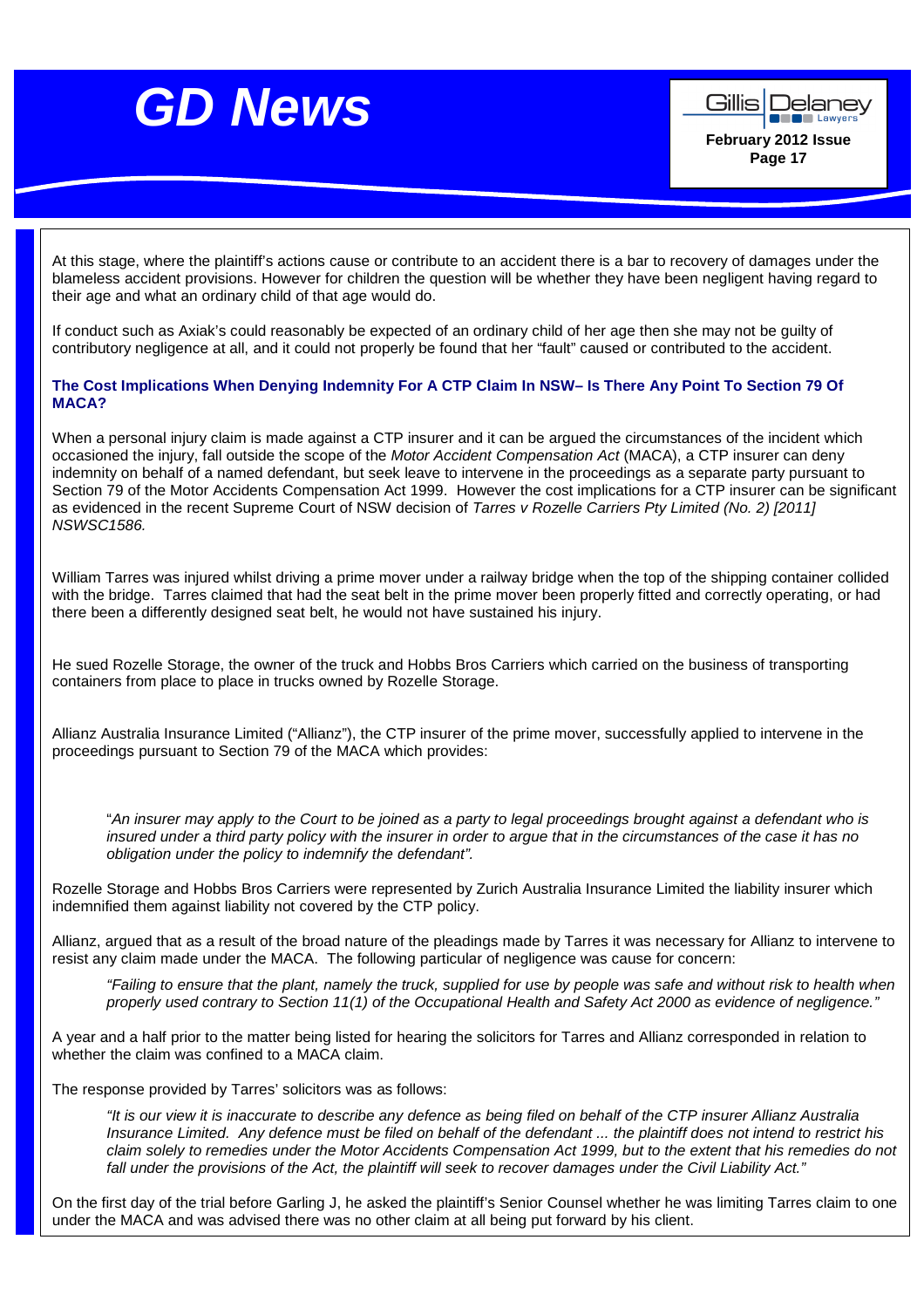



Thereafter a discussion ensued which resulted in sole representation on behalf of all three defendants by Allianz.

Garling J delivered judgment in the matter on 25 November 2011 in favour of the plaintiff in the sum of \$840,140.00 which applied a deduction of 35% for contributory negligence and an adjustment to account for the apportionment of the fault of the employer of 15%.

Garling J dealt with the issue of costs in his judgment delivered on 19 December 2011.

It was not contended by any of the parties that the plaintiff should not have his costs, however the issue was which of the two insurers, either Zurich or Allianz ought to pay those costs and what should the costs order include.

Allianz accepted it should pay the plaintiff's costs but disputed that the order for costs should include the costs relating to Zurich's appearance on the issues which fell outside those raised by Tarres' claim for damages under MACA.

Allianz submitted the reason it elected to be separately made a party was because of the suggestion the cause of action potentially fell under MACA and because Tarres retracted from that position on the first day of the hearing, Tarres should pay the costs of Zurich.

In the alternative, Allianz submitted Zurich should pay its own costs and Tarres should pay his own costs of the Civil Liability Act allegations and pay Allianz costs in respect to those allegations.

Zurich submitted that it should have its costs paid by Tarres and Tarres should have his costs paid by Allianz.

Garling J found the particular of negligence based on the Occupational Health and Safety Act was not an unreasonable one. Further, he was not satisfied the additional pleading, which was ultimately not pursued at the hearing, occasioned any additional factual investigation nor the obtaining of any additional evidence.

Whilst Garling J noted Allianz submitted it was obliged by reasons of MACA to take the course which it did, he disagreed. He stated it was:

"Not uncommon for named parties to be indemnified by more than one insurer in respect to the claim…... the circumstances created an occasion for sensible negotiation between the party, the insurer and the lawyers involved in an attempt to ascertain and then develop a proper working relationship which enables the claim to be defended in as cost effective a manner as possible."

He considered Allianz took an approach which was "unduly restrictive and unnecessary" and resulted in the requirement of dual representation, albeit through Allianz being added as a party. He ultimately determined Allianz should pay the costs of all the parties to the proceedings including the costs of Zurich.

The decision in this matter highlights the potential ramifications for CTP insurers where they seek to intervene in proceedings pursuant to Section 79 of MACA, even in circumstances where the pleadings put forward by the plaintiff are broad and not ultimately pursued as the CTP insurer may still be liable for costs.

Warning. The summaries in this review do not seek to express a view on the correctness or otherwise of any court judgment. This publication should not be treated as providing any definitive advice on the law. It is recommended that readers seek specific advice in relation to any legal matter they are handling.